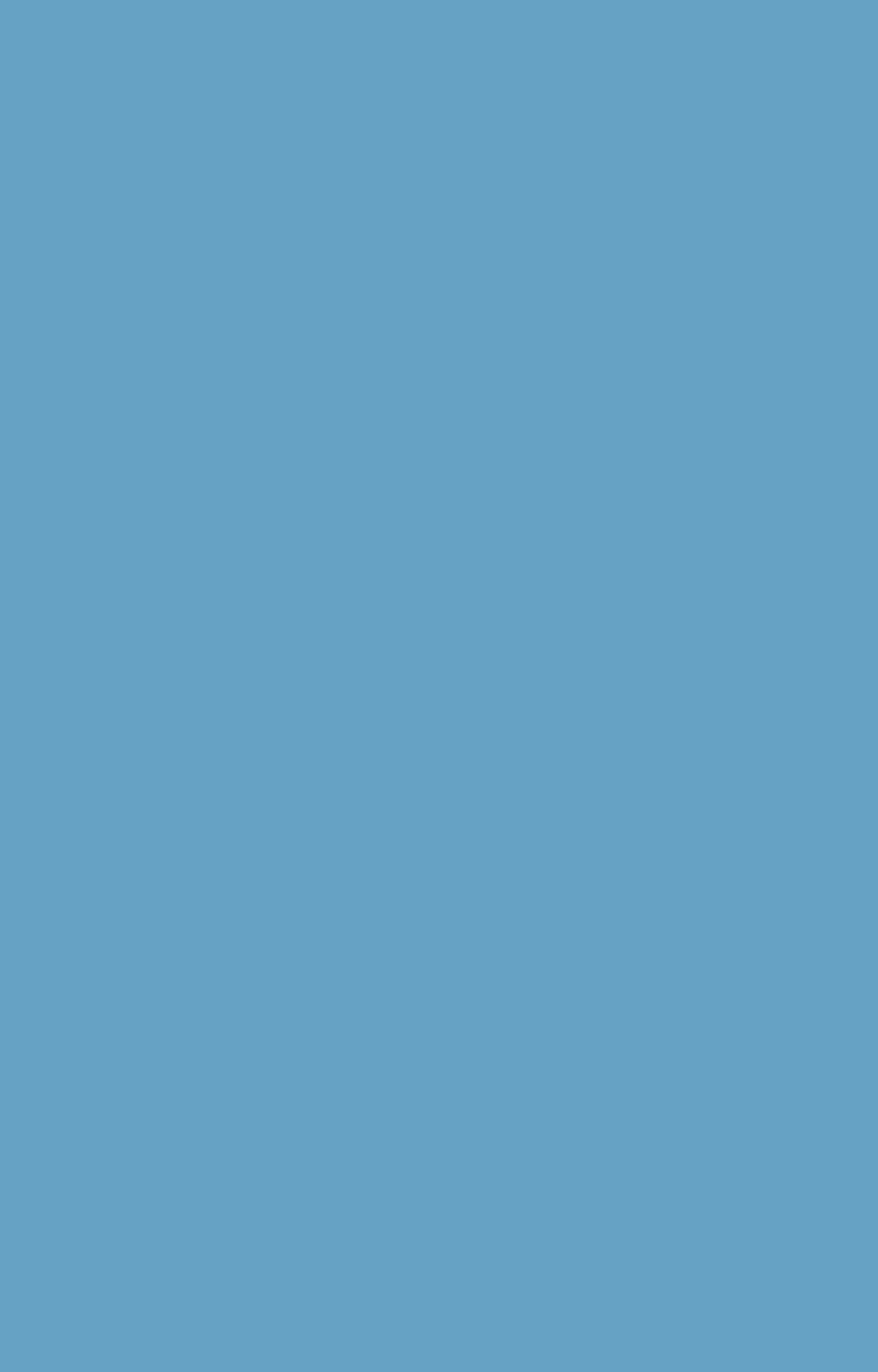### Foreword

### Dear reader,

In recent years, various policy agendas on children, youth and children's rights have been adopted at European and international levels. For this reason the Belgian Presidency - Youth is making a document available to the EU Member States which provides an overview of these agendas. This overview must above all be transparent. To this end the document has been demarcated in four ways in terms of content:

- 1. Firstly, focus is placed on those agendas that are primarily oriented towards children, youth and/or children's rights.
- 2. Secondly, the analysis is restricted to policy agendas that aim to influence government policy.
- 3. Thirdly, the policy agendas scrutinised are those of the European Union, the Council of Europe and the United Nations.
- 4. Finally, the state of play concerns those policies to be taken into consideration by the EU Member States internally, thus excluding EU external policy from its ambit.

It is important for EU Member States to take note of the entry into force of the new provisions on the rights of the child in the Treaty on the EU (consolidated version of 2008, Art. 3.3(2)) and the specific provision on the rights of the child contained in the Charter of Fundamental Rights of the European Union (Art.24). Both entered into force on 1 December 2009 - 20 years after the adoption of the UN Convention on the Rights of the Child (New York, 20 November 1989), which was ratified by all EU Member States and all UN Member States, with the exception of the USA and Somalia.

That is why the significance of embedding these provisions into the EU's legal order is not to be underestimated. The main EU policy document on children's rights thus far has been the Communication from the European Commission of 4 July 2006 entitled "Towards an EU Strategy on the Rights of the Child" [COM (2006) 367 final]. Competence for youth matters has been embedded into the EU's legal order for even longer. In this context reference can be made to Article 6 of the consolidated version of the Treaty on the functioning of the EU.

The Council Resolution on a renewed framework for European cooperation in the youth field (2010-2018) stipulates that the following general initiative should be considered in all the fields of action identified: *"including, where appropriate, a children's policy dimension, having regard to their rights and protection taking into account that the life and future prospects of young people are significantly determined by the opportunities, support and protection received during childhood"*. However, it should be noted that the European and international agendas on policy in respect of children, youth and children's rights are not always entirely clear to the Youth Council. Therefore, these (European and international) agendas need to be clarified. With this publication we make a contribution to this.

#### Pascal Smet

*Flemish Minister for Education, Youth, Equal Opportunities and Brussels Affairs Chair of the European Council of Ministers for youth (1 July - 31 December 2010)*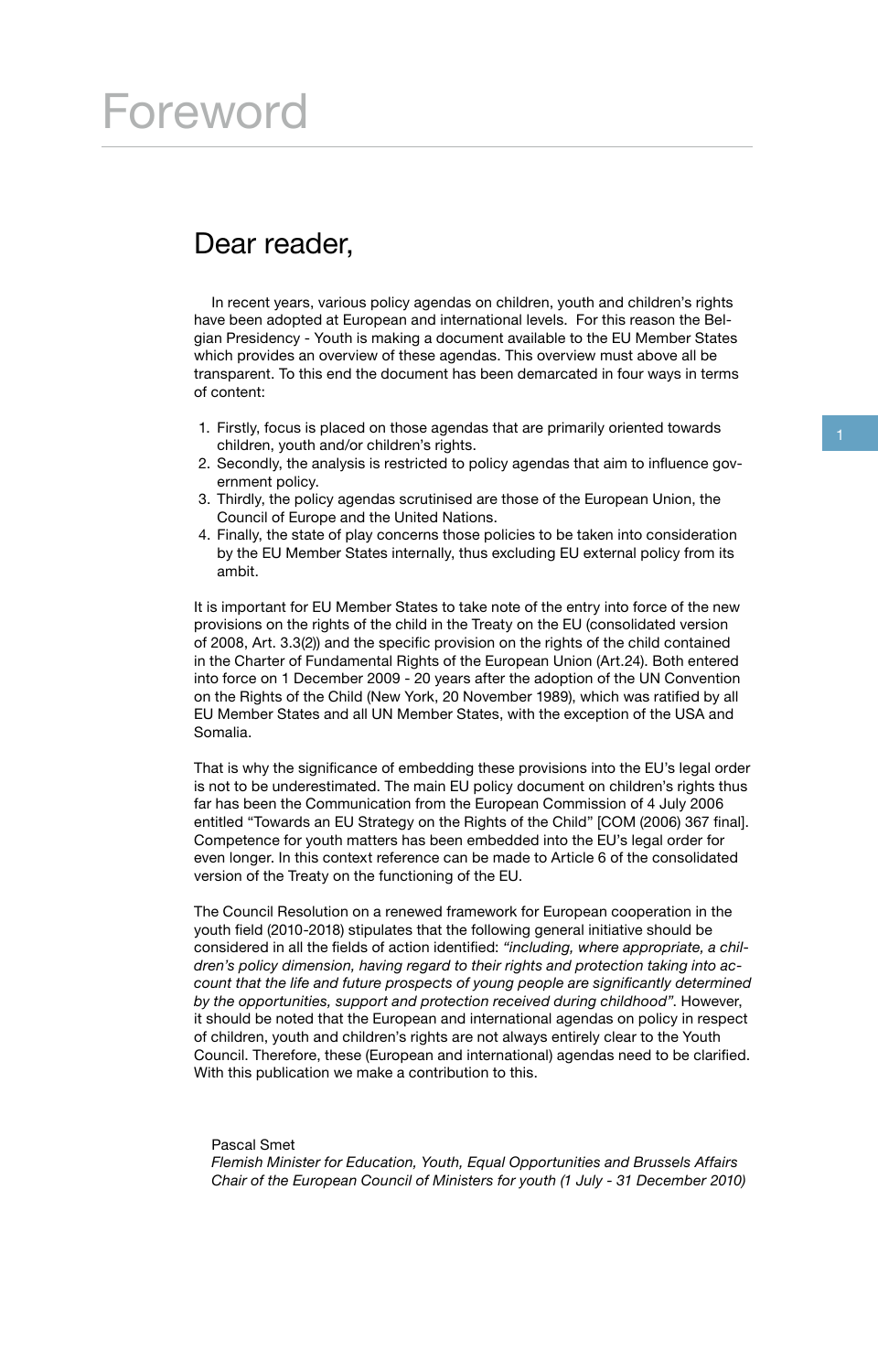# Conte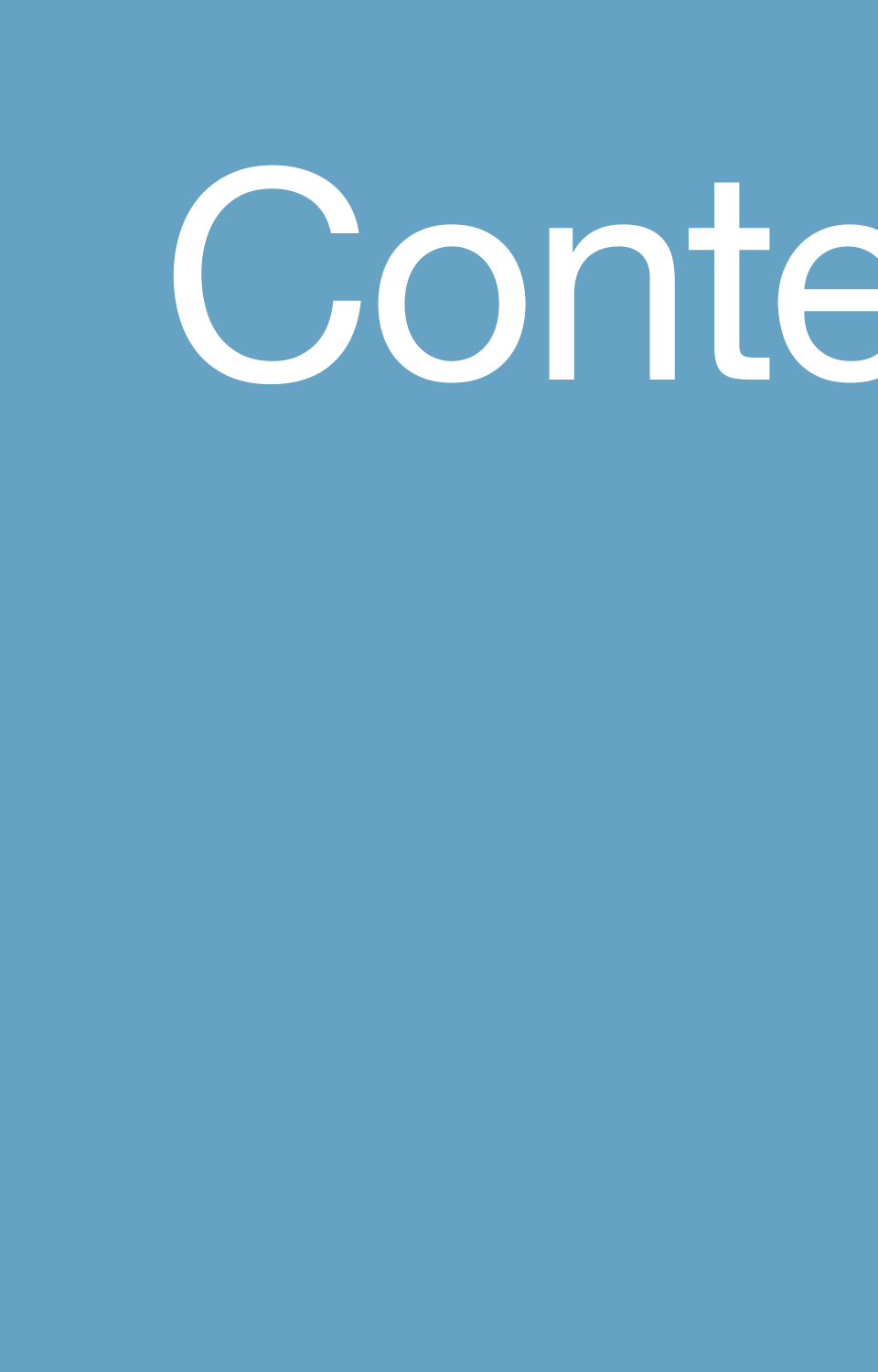### **Content**

| <b>NOTE</b> |                                                                                                                                                                                                          | 5                          |
|-------------|----------------------------------------------------------------------------------------------------------------------------------------------------------------------------------------------------------|----------------------------|
|             | <b>1. EUROPEAN UNION</b>                                                                                                                                                                                 | 7                          |
|             | 1.1. EU policy agenda on children and youth: a renewed social agenda<br>1.1.1. OBJECTIVES<br><b>1.1.2. AGENDA - THEMATIC PRIORITIES</b><br>1.1.3. APPROACHES, METHODS AND INSTRUMENTS                    | 7<br>7<br>7<br>7           |
|             | 1.2. EU policy agenda on children (children's rights)<br>1.2.1. LEGAL BASIS<br><b>1.2.2. DECISION-MAKING BODY</b><br><b>1.2.3. HISTORICAL OVERVIEW</b><br>1.2.4 MAIN POLICY DOCUMENT                     | 7<br>7<br>9<br>9<br>9      |
|             | 1.3. EU policy agenda on youth<br>1.3.1. LEGAL BASIS<br>1.3.2. DECISION-MAKING BODY<br><b>1.3.3. HISTORICAL OVERVIEW</b><br>1.3.4 MAIN POLICY DOCUMENT                                                   | 10<br>10<br>10<br>10<br>11 |
|             | <b>2. COUNCIL OF EUROPE</b>                                                                                                                                                                              | 15                         |
|             | 2.1. Council of Europe policy agenda on children (children's rights)<br>2.1.1.<br><b>LEGAL BASIS</b><br><b>DECISION-MAKING BODY</b><br>2.1.2.<br><b>MAIN POLICY DOCUMENT</b><br>2.1.3.                   | 15<br>15<br>16<br>16       |
|             | 2.2. Council of Europe policy agenda on youth<br><b>HISTORICAL OVERVIEW</b><br>2.2.1.<br>2.2.2. LEGAL BASIS<br>2.2.3. DECISION-MAKING BODY<br>2.2.4. MAIN POLICY DOCUMENT                                | 17<br>17<br>17<br>17<br>17 |
|             | <b>3. UNITED NATIONS</b>                                                                                                                                                                                 | 21                         |
|             | 3.1. UN policy agenda on children (children's rights)<br>3.1.1. LEGAL BASIS<br><b>DECISION-MAKING BODY</b><br>3.1.2.<br><b>HISTORICAL OVERVIEW</b><br>3.1.3.<br><b>MAIN POLICY DOCUMENT</b><br>3.1.4.    | 21<br>21<br>22<br>22<br>23 |
|             | 3.2. UN policy agenda on youth<br><b>LEGAL BASIS</b><br>3.2.1.<br><b>DECISION-MAKING BODY</b><br>3.2.2.<br>3.2.3.<br><b>HISTORICAL OVERVIEW</b><br><b>MAIN POLICY DOCUMENT</b><br>3.2.4.<br><b>ANNEX</b> | 23<br>23<br>24<br>24<br>24 |

European and international policy agendas on children, youth and children's rights: state of the art 28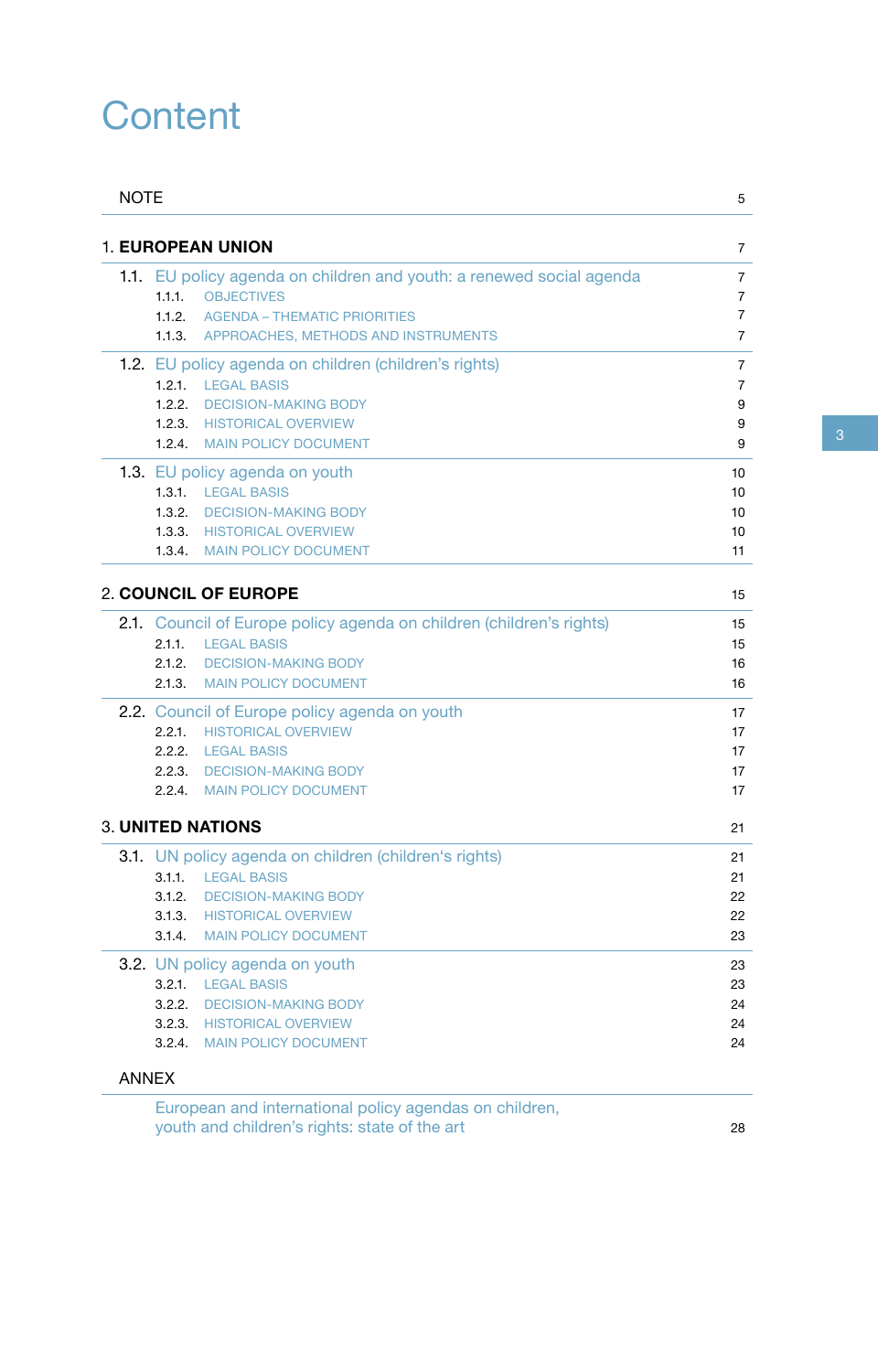# Note: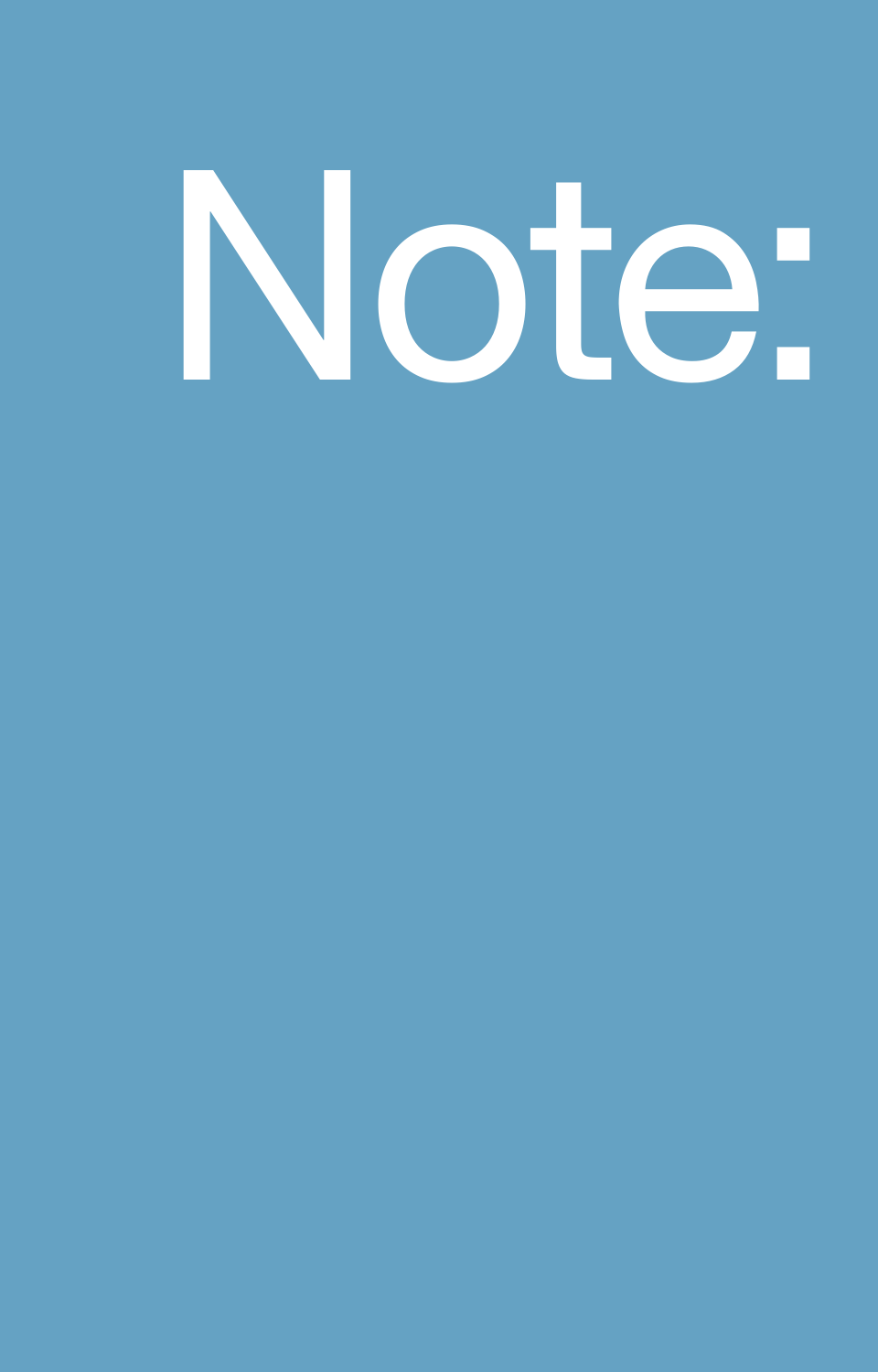### European and International Policy Agendas on Children, Youth and Children's Rights: State of Play

This Presidency document describes the state of play of the European and international policy agendas on children, youth and children's rights.

The object of this overview is demarcated in four ways. First, the focus is on those agendas where a policy towards children, youth and/ or children's rights is a primary rather than a subsidiary objective. Secondly, the analysis is restricted to agendas which aim to influence government policies. Thirdly, the document concerns those policies to be taken into consideration by the European Union Member States internally, thus excluding EU external policy from its ambit. Finally, the policy agendas scrutinized are those of the European Union, the Council of Europe and the United Nations.*<sup>1</sup>*

The focus of this Presidency document is to portray the main policy document, i.e. the document that sets out the bases for relevant organisation's current and future policy on children (children's rights) or youth. Common to the different policy agendas analyzed – and inherent to the concept of "policy" – is their non-binding character. At European Union level, the main policy documents are a Communication from the European Commission (on children's rights) and a Resolution of the Council of Youth Ministers (on youth). The resolutions and decisions of the Committee of Ministers of the Council of Europe and the resolutions of the United Nations General Assembly are equally non-binding towards Member States.

It must be stressed that the scope of this document is limited, because only those agendas where children and youth are the main focus are included in the analysis. Such a restriction obscures the fact that a significant level of attention has been directed at children and youth issues for quite some time in other policy areas, such as poverty (e.g. at European Union level) and education (e.g. within UNESCO). In other words, by only paying attention to "horizontal policy", the initiatives taken at the various "vertical policy levels" with respect to children, youth and children's rights remain hidden. There is therefore a risk of an unbalanced assessment of the "real" attention being given to the interests and rights of children and youth within the three organizations. The personal field of application of the policy agendas is based on the criterion of age. At all three levels, children are coherently defined as human beings "below the age of eighteen years", in accordance with Article 1 of the United Nations Convention on the Rights of the Child. With respect to youth, the age limit varies among the three organizations. The concept of "youth" is respectively defined as comprising young people from 13 to 30 years (European Union), from 10-12 to 30 years (Council of Europe) and from 15 to 24 years (United Nations).

The discussion of the different policy agendas on children, youth and children's rights follows a similar structure:

- Legal basis
- Decision-making body
- Main policy document
- · Institution responsible for (monitoring) implementation
- · Time frame
- · Objectives of the policy agenda on children/youth
- · Agenda Thematic priorities
- · Approaches, methods and instruments
- · References to policies on children (children's rights)/youth respectively

Where relevant, a succinct historical overview is included.

Children's rights are often divided into three groups, namely rights to protection, provision*2* and participation. In the assessment of the thematic priorities of each policy agenda, this classification of children's rights on the basis of the three Ps may function as a general framework of reference.

- *1 Not included are, for instance, the initiatives of the Hague Conference on Private International Law.*
- *2 The term "provision rights" inappropriately suggests that the obligations relating to social, economic and cultural rights are only about provision. It has, however, been broadly acknowledged that economic, social and cultural rights imply obligations to respect, to protect and to fulfill. The obligation to fulfill then consists of sub-obligations to facilitate, to promote and to provide.*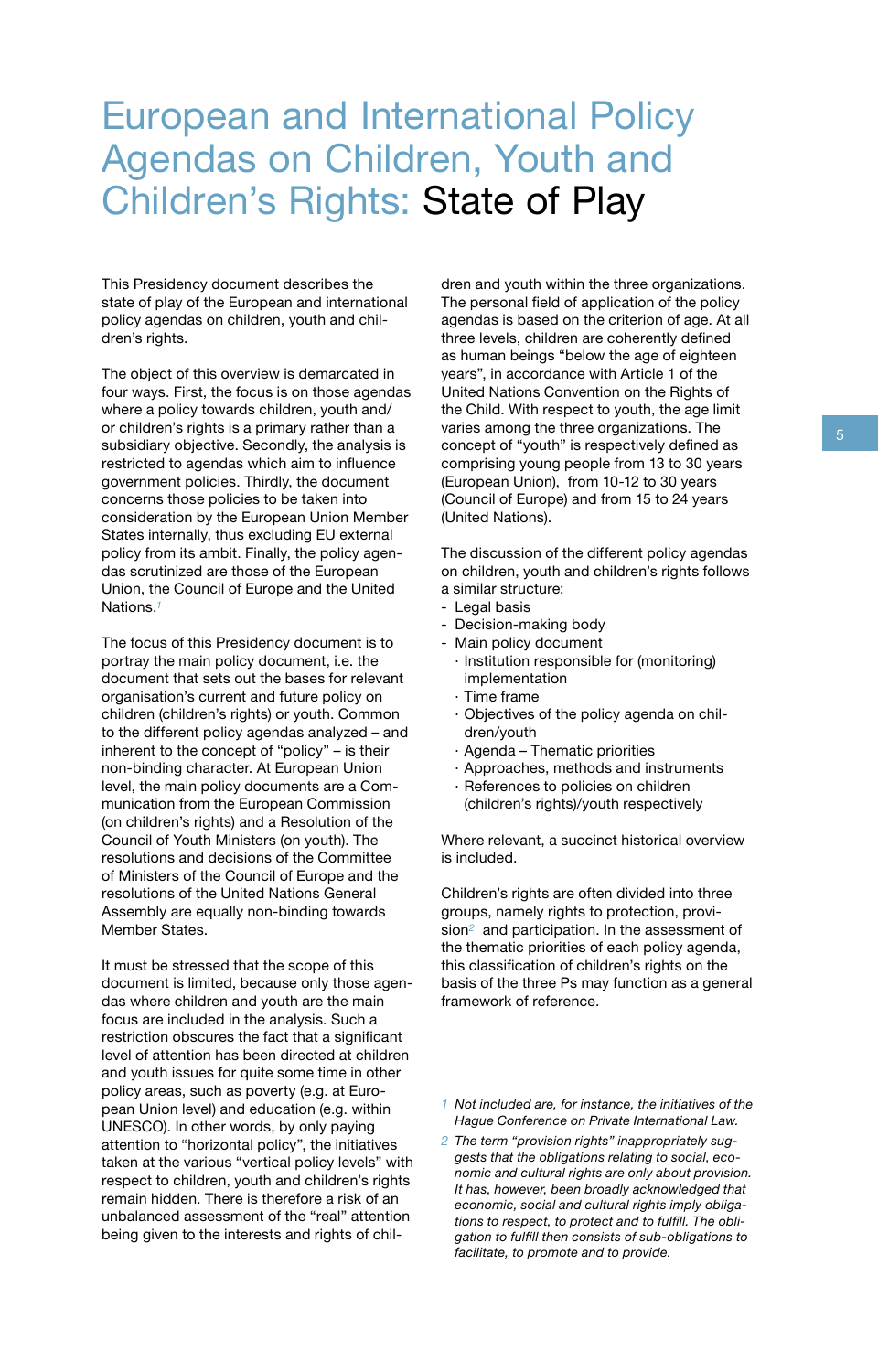# Europeof Union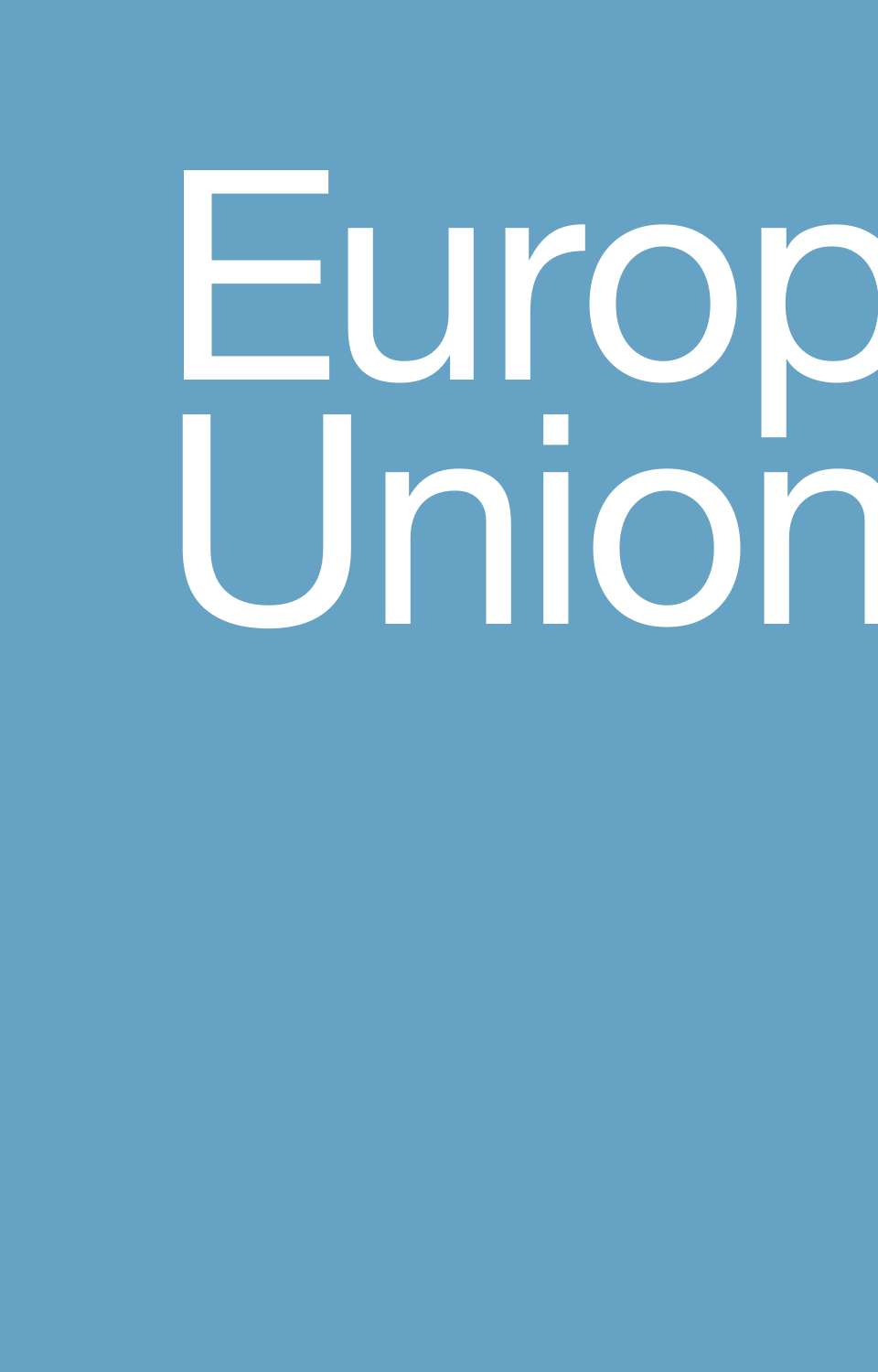## 1. European Union

**EUITOPEAN UNION**<br>
The European Union is an economic and<br>
political partnership between 27 European<br>
countries, with a central objective of providing<br>
peace, prosperity and freedom for its citizens<br>
in a fairer, safer worl The European Union is an economic and political partnership between 27 European countries, with a central objective of providing peace, prosperity and freedom for its citizens in a fairer, safer world. The Union is founded on the principles of respect for human rights and fundamental freedoms, the rule of law and the principles common to the Member States.*<sup>3</sup>* European Union action must respect the principles of subsidiarity and proportionality and should not encroach on the jurisdiction of the Member States.

#### **1.1.**

#### **EU policy agenda on children and youth: a renewed social agenda**

In July 2008, the European Commission adopted a Communication on a "**Renewed social agenda**: Opportunities, access and solidarity in 21st century Europe."*<sup>4</sup>*

#### 1.1.1. **OBJECTIVES**

The renewed social agenda aims to ensure that European policies respond effectively to current societal changes, caused inter alia by technological advances, globalization and an ageing population. Three interconnected goals are set: creating opportunities, providing access, and demonstrating solidarity. Opportunities are generated through providing more and better jobs and improving mobility. To be able to make use of these opportunities, individuals need access to good quality education, social protection and health care services. Those individuals and regions that cannot cope with the accelerating social changes can count on the solidarity of the rest of European society.

#### $112$ AGENDA – THEMATIC PRIORITIES

One of the seven priorities of the renewed social agenda is **"Children and Youth – Tomorrow's Europe."***5* Children and youth are thus considered together here. The following initiatives are listed as part of the renewed social agenda:

- A Communication from the Commission on "Improving competences for the 21st Century: An Agenda for European Cooperation on Schools."*<sup>6</sup>*
- A Green Paper on "Migration and Mobility: challenges and opportunities for EU education systems."*<sup>7</sup>*
- the principles common to the Member States.<sup>3</sup> A Communication from the Commission on<br>
European Union action must respect the principles of subsidiarity and proportionality and<br>
should not encroach on the jurisdiction of A Communication from the Commission on developing the open method of coordination on youth: "An EU Strategy for Youth – Investing and Empowering. A renewed open method of coordination to address youth challenges and opportunities."*8* (see below)
	- "Develop a more comprehensive approach to child poverty, based on quantitative targets ..., inspired by the European strategy on inclusion and social protection."

#### 1.1.3. APPROACHES, METHODS AND **INSTRUMENTS**

For the implementation of the renewed social agenda, the following instruments are identified: EU legislation; social dialogue; open methods of coordination; EU funding; partnership, dialogue and communication; and ensuring that all EU policies promote opportunities, access and solidarity.

#### **1.2. EU policy agenda on children (children's rights)**

#### 1.2.1. LEGAL BASIS

Article 24 of the **Charter of Fundamental Rights of the European Union** of 2000/2007 is devoted exclusively to children's rights, and reads as follows:*<sup>9</sup>*

- Children shall have the right to such protection and care as is necessary for their wellbeing. They may express their views freely. Such views shall be taken into consideration on matters which concern them in accordance with their age and maturity.
- In all actions relating to children, whether taken by public authorities or private institutions, the child's best interests must be a primary consideration.
- Every child shall have the right to maintain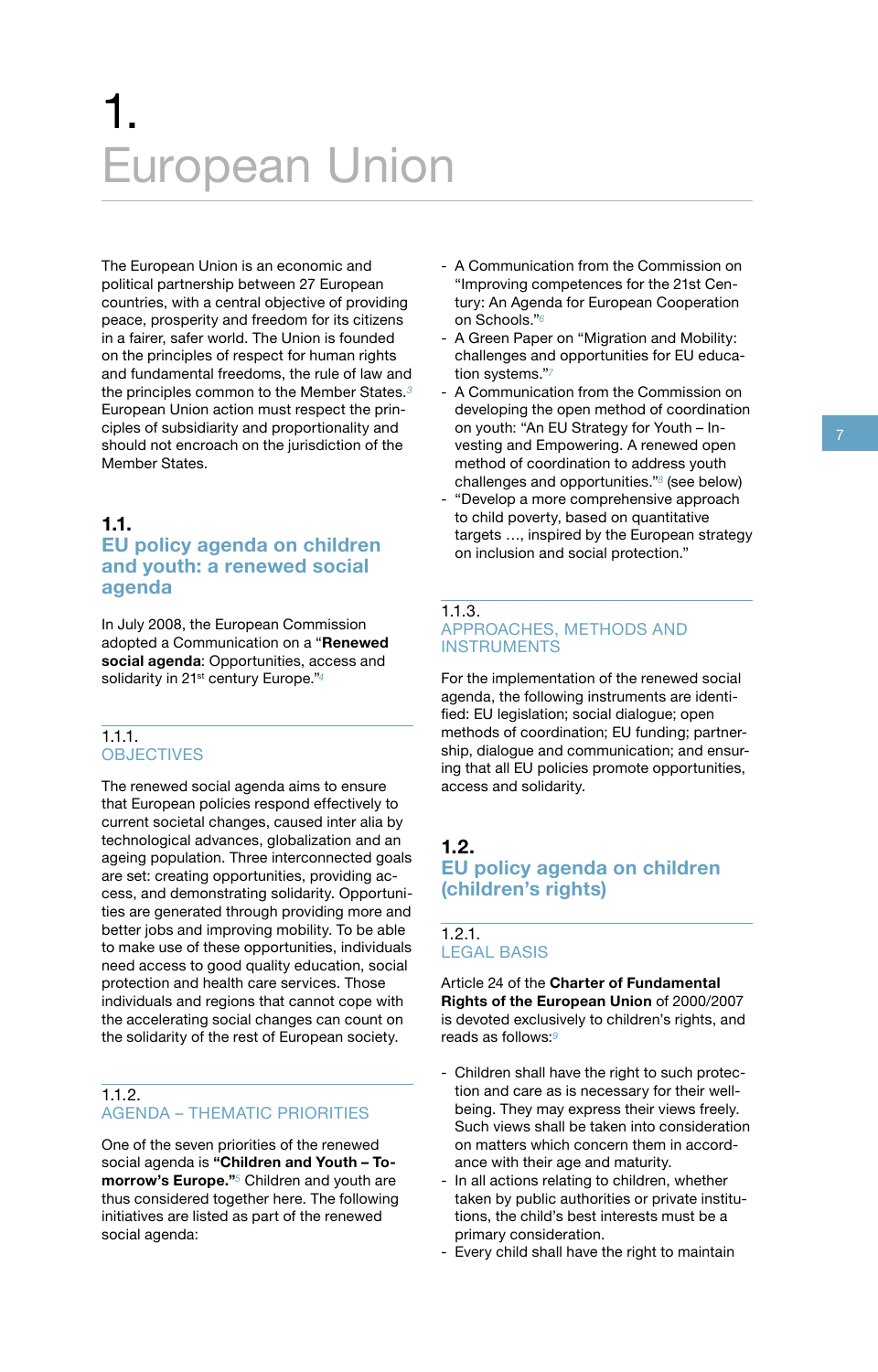on a regular basis a personal relationship and direct contact with both his or her parents, unless that is contrary to his or her interests.

Article 32 of the Charter prohibits the employment of children. The Charter of Fundamental Rights became binding (gained treaty-level status) after the entry into force of the **Consolidated Version of the Treaty on European Union** (Treaty of Lisbon) on 1 December 2009. The Treaty of Lisbon put an end to the many years of debate on whether the European Union had any competence in the field of children's rights. Pursuant to Article 3 (3), paragraph 2, the European Union "shall combat social exclusion and discrimination, and shall promote social justice and protection, equality between women and men, solidarity between generations and *protection of the rights of the child*."*<sup>10</sup>*

#### 1.2.2. DECISION-MAKING BODY

EU Member States develop their own national policies on children and children's rights. At European Union level, decision-making in relation to children (children's rights) is in principle linked to the substantive field in which measures are taken, such as asylum and migration or education. Nonetheless, the Consolidated Version of the Treaty on the Functioning of the European Union (2008) includes two explicit references to children. The European Parliament and the Council, acting in accordance with the ordinary legislative procedure, are competent to adopt measures for "combating trafficking in persons, in particular women and children"*11* and to establish minimum rules concerning the definition of criminal offences and sanctions in the area of, among others, "trafficking in human beings and sexual exploitation of women and children."*<sup>12</sup>*

#### 1.2.3. HISTORICAL OVERVIEW

In its Communication on Strategic Objectives 2005-2009, the European Commission recognized children's rights as a main area of concern: "A particular priority must be effective protection of the rights of children, both against economic exploitation and all forms of abuse, with the Union acting as a beacon to the rest of the world."*13* In March 2006, the European Council asked the Member States "to take necessary measures to rapidly and significantly reduce child poverty, giving all children equal opportunities, regardless of their social background."*<sup>14</sup>*

#### 1.2.4. MAIN POLICY DOCUMENT

In July 2006, the European Commission issued the Communication **"Towards an EU Strategy on the Rights of the Child"**.*15* The communication was accompanied by an impact assessment*16* and a preliminary inventory of European Union action affecting children's rights.*<sup>17</sup>*

#### **• Institution responsible for implementation**

Within the European Commission's Directorate-General for Justice , Unit C1 "Fundamental Rights and the Rights of the Child" of Directorate C "Fundamental Rights and Union Citizenship" is responsible for children's rights. Within the Commission, there are various other structures to support the development of a children's rights policy, such as a Commission Inter-Service Group on Children's Rights, an Inter-Institutional Group, and the Commissioners Group on Fundamental Rights, Non-Discrimination and Equal Opportunities*.18*

The European Forum on the Rights of the Child is a permanent group for the promotion of children's rights, which was established after the adoption of the 2006 Communication. The Forum is composed of a variety of members, namely Member States' representatives, Ombudspersons for children, and representatives of the European Parliament, the European Economic and Social Committee, the Council of Europe, UNICEF and NGOs. The task of the Forum is "to advise and assist the Commission and other European Institutions, in particular as regards mainstreaming of children's rights, and exchange information and good practice".

#### **• Time frame**

The Communication "Towards an EU Strategy on the Rights of the Child" was adopted on 4 July 2006. The actions proposed were to be carried out between 2006 and 2008, or "from 2007 onwards".

#### **• Objectives**

The 2006 Communication proposes to establish a comprehensive EU strategy to promote and protect the rights of the child and to sustain Member States' initiatives in this respect.

#### **• Agenda – Thematic priorities**

Seven specific objectives of the EU Strategy on Children's Rights were identified. Under each objective, various concrete actions are listed.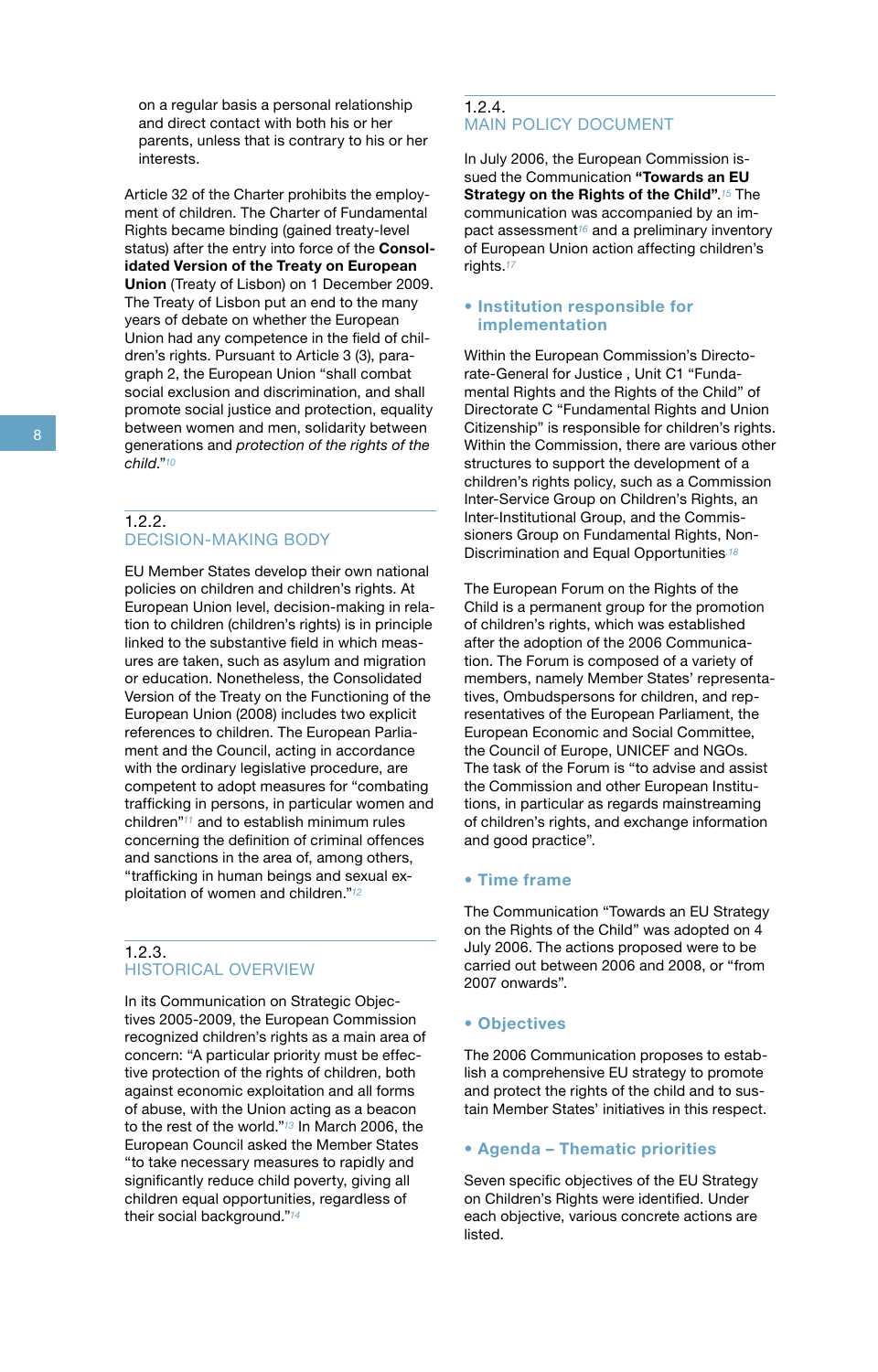The seven objectives are:

- Capitalising on existing activities while addressing urgent needs
- Identifying priorities for future EU action
- Mainstreaming children's rights in EU actions
	- · "The process will take into account work carried out under the Council of Europe Programme "Building a Europe for and with Children (2006-2008)"
- Establishing efficient coordination and consultation mechanisms
- Enhancing capacity and expertise on children's rights
- Communicating more effectively on children's rights
- Promoting the rights of the child in external relations*<sup>19</sup>*

#### **• Approaches, methods and instruments**

With respect to the means of implementation. the Commission guarantees the necessary human and financial resources. Sufficient attention will be paid to possible synergies, and every year a progress report is to be presented. In November 2009, a "state of play" report on the implementation of the European Union's Strategy on the Rights of the Child was drawn up.*20* A new Communication from the Commission on the EU Strategy is currently being drafted and is expected by November 2010.*<sup>21</sup>*

#### **• References to youth (policies)**

The 2006 Communication does not contain references to young people or youth policies.

#### **1.3. EU policy agenda on youth**

#### 1.3.1. LEGAL BASIS

The **Treaty on European Union**, signed in Maastricht on 7 February 1992, included "youth" as a new policy area. Article 126(2) of the chapter "Education, vocational training and youth" of the EC Treaty (Maastricht consolidated version) stated that Community action shall be aimed at "encouraging the development of youth exchanges and of exchanges of socio-educational instructors."

Article 32 of the **Charter of Fundamental Rights of the European Union** of 2000/2007 differentiates between the rights of children and the rights of young people: whereas the employment of children is prohibited (see

above), "the minimum age of admission to employment may not be lower than the minimum school-leaving age, without prejudice to such rules as may be more favourable to young people and except for limited derogations." Young people must have "working conditions appropriate to their age and be protected against economic exploitation and any work likely to harm their safety, health or physical, mental, moral or social development or to interfere with their education."

The **Consolidated Version of the Treaty on the Functioning of the European Union,**  which entered into force on 1 December 2009, enshrines EU competence in the field of youth in Article 6, which states that:

The Union shall have competence to carry out actions to support, coordinate or supplement the actions of the Member States. The areas of such action shall, at European level, be:

(e) education, vocational training, youth and sport.

Article 165(2) of Title XII on "Education, Vocational Training, Youth and Sport" specifies that Union action shall be aimed at "encouraging the development of youth exchanges and of exchanges of socio-educational instructors", as already included in the Maastricht Treaty. However, it is added that Union action shall also aim at "encouraging the participation of young people in democratic life in Europe."*<sup>22</sup>*

#### 1.3.2. DECISION-MAKING BODY

Youth policies are in the first place developed at national level by the different EU Member States. At European Union level, a framework for co-operation has been established. The main decisions in this respect are taken by the Council of Youth Ministers. The meetings of the Council are prepared by the Working Party on Youth, which brings together representatives from the ministries of youth of the EU Member States.

#### 1.3.3. HISTORICAL OVERVIEW

Until 2001, the activities of the European Union in the youth field consisted mainly of the implementation of specific programmes. In 2001, the European Commission issued the White Paper entitled "A New Impetus for European Youth," which incorporated the results of a wide-ranging consultation exercise within the EU.*23* The White Paper proposed a new framework for European cooperation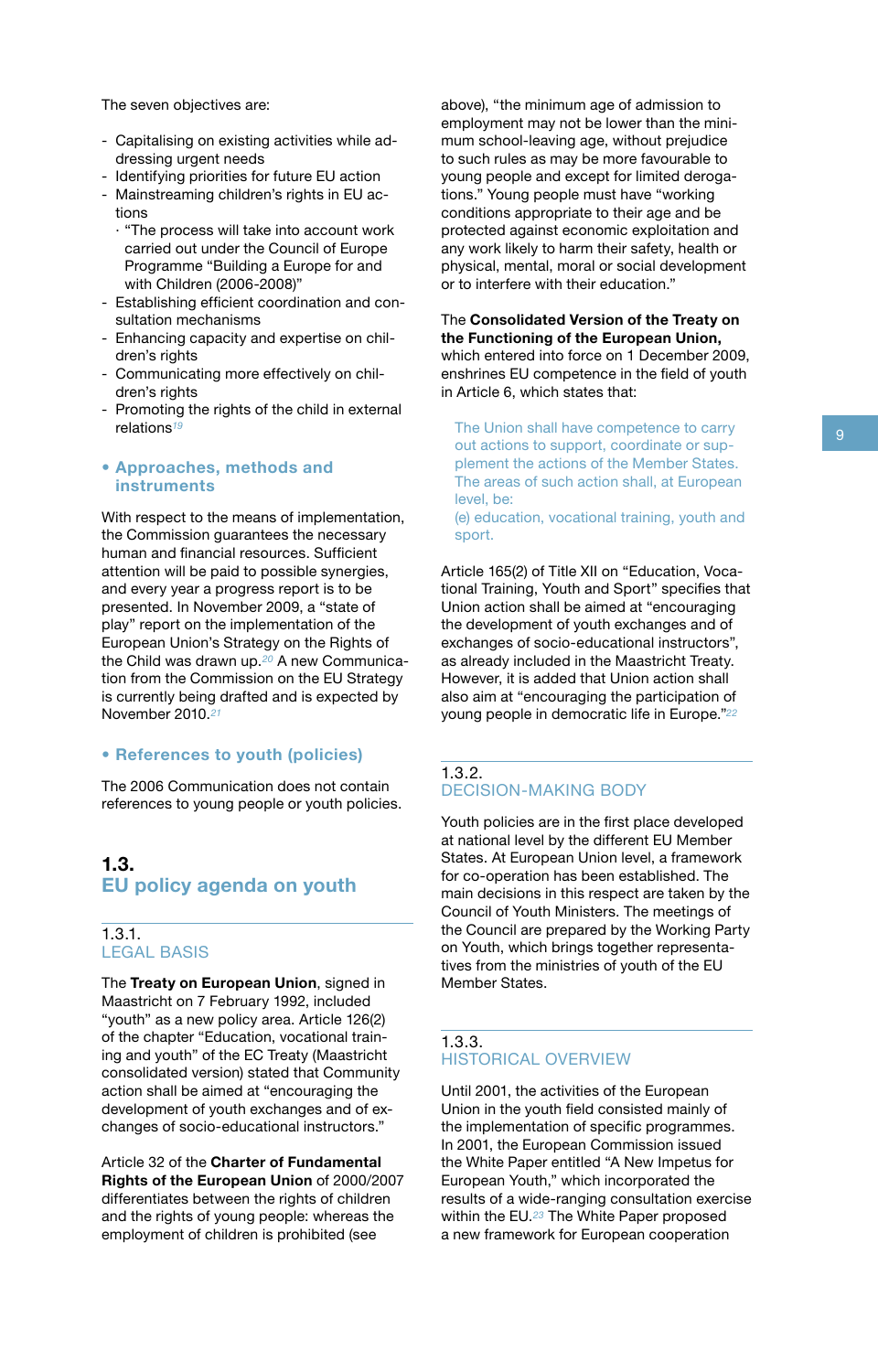in the youth field, based on two approaches: first, the application of the open method of coordination in the specific field of youth, and secondly, taking more account of the "youth" dimension in the development of other relevant policies, such as education, lifelong learning, mobility, employment and social integration, and combating racism and xenophobia. For the application of the open method of coordination, the European Commission suggested four thematic priority themes: participation, information, voluntary service among young people, and a greater understanding and knowledge of youth. In its Resolution of 27 June 2002, the Council of the European Union endorsed the Commission's White Paper.*<sup>24</sup>* Common objectives on participation by and information for young people were adopted by the Council in 2003.*<sup>25</sup>*

In 2004, the European Commission likewise proposed common objectives for a greater understanding and knowledge of youth*26* and for voluntary activities among young people.*<sup>27</sup>* In the years thereafter, the Council of the European Union issued various resolutions on the implementation of these common objectives*.28*

In March 2005, the European Council adopted the **European Youth Pact** as an instrument to contribute to the achievement of the Lisbon goals of boosting jobs and growth. The Pact focused on three areas: employment, integration and social advancement; education, training and mobility; and reconciliation of working life and family life.*29* Among the measures to reconcile

working life and family life, the improvement of child care facilities is explicitly mentioned. In November 2005, the European framework for cooperation in the youth field was updated to take the European Youth Pact into account.*<sup>30</sup>* This framework for cooperation was set to expire in 2009.

The Youth in Action programme 2007-2013 targets young people between 13 and 30 years. It promotes mobility, non-formal learning and intercultural dialogue, and encourages the inclusion of all young people.

The **renewed social agenda**, which targets children and youth together as a priority, is discussed above.

In April 2009, the Commission presented a Communication entitled "**An EU Strategy for Youth – Investing and Empowering. A renewed open method of coordination to address youth challenges and opportunities."***31* The Communication proposes a strategy for future youth policies in Europe, and in vites Member States and the Commission to cooperate in the youth field through a renewed open method of coordination. Adopting a cross-sectoral approach, the strategy seeks to empower young people to deal with a number of current challenges. On the basis of extensive consultation, the following challenges were identified as primordially important: education, employment, social inclusion and health.

The EU's vision for young people is based on two approaches: investing in youth, which means "putting in place greater resources to develop policy areas that affect young people in their daily life and improve their well-being" and empowering youth, which refers to "promoting the potential of young people for the renewal of society and to contribute to EU values and goals." Particular attention should be paid to youth with fewer opportunities.

Based on the information provided in the 2009 EU Youth Report,*32* the new long-term strategy contains three overarching and interconnected goals that are closely related to those of the renewed social agenda. Under each goal, two to three fields of action are suggested. Each field of action contains a short-term objective and a list of possible actions which can be undertaken by the Member States and the Commission within their respective spheres of competence. Every three years an assessment is to be carried out.

Hereinafter, the three central goals and their respective fields of action are listed, and references to children in the Communication are highlighted.

**Goal 1:** Creating more opportunities for youth in education and employment

- Field of action 1: Education
- Field of action 2: Employment
- Field of action 3: Creativity and Entrepreneurship

**Goal 2:** Improving access and full participation of young people in society

- Field of action 4: Health and sport
- Field of action 5: Participation

**Goal 3:** Fostering mutual solidarity between society and young people

- Field of action 6: Social inclusion "Addressing youth at risk of poverty and social exclusion involves a wide range of policy fields and requires integrated action. In this context, child, family and youth policies are closely linked and this Communication is complementary to the Commission Communication 'Towards an EU Strategy on the Rights of the Child'."
- Field of action 7: Volunteering
- Field of action 8: Youth and the World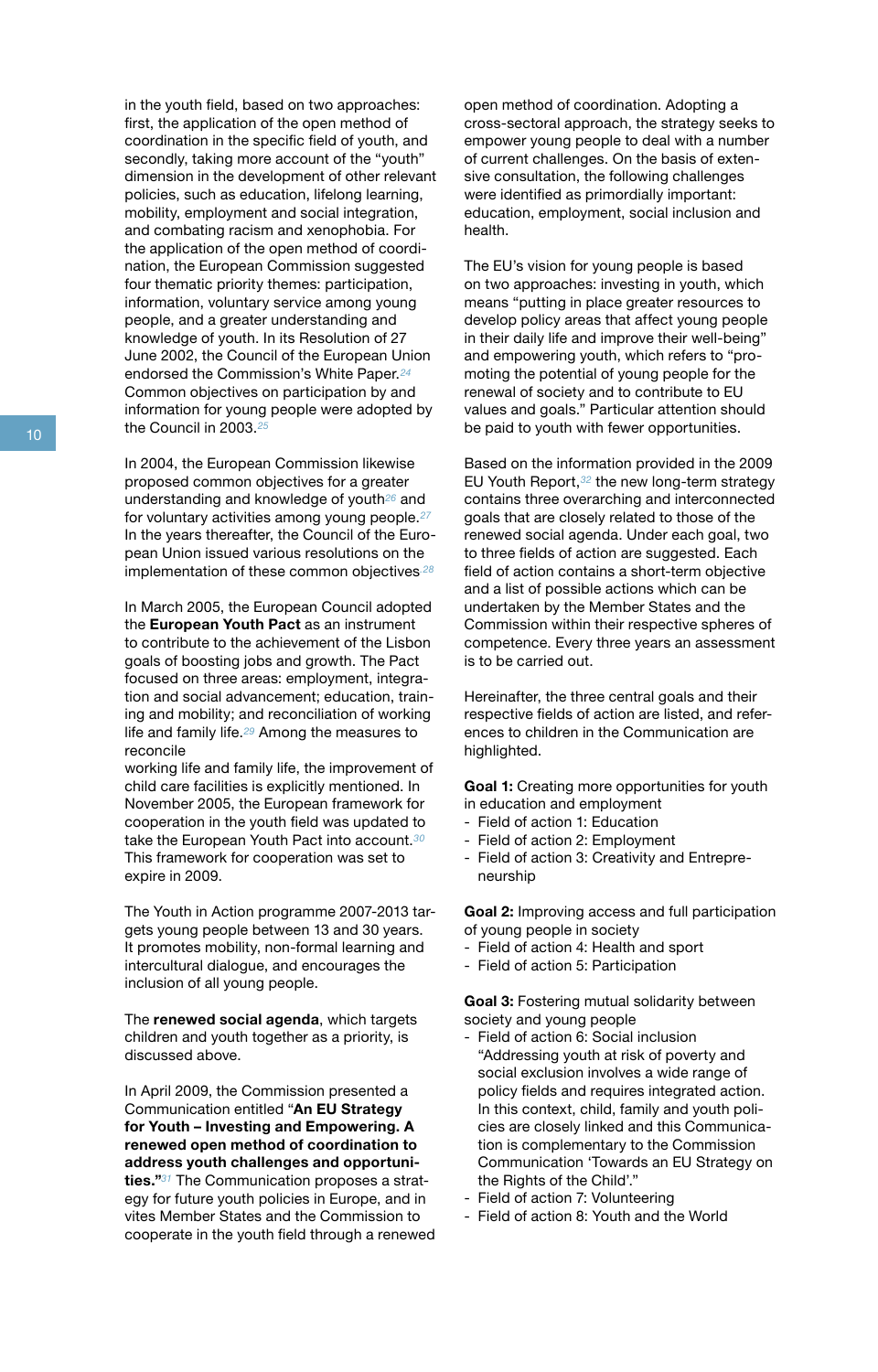Adopting a cross-sectoral approach, it is noted that youth policies can contribute to delivering results in areas such as "child and family policy, education, gender equality, employment, housing and healthcare."

#### 1.3.4. MAIN POLICY DOCUMENT

On 27 November 2009, the Council of Youth Ministers adopted a **Resolution on a renewed framework for European cooperation in the youth field (2010-2018).** The Resolution is based on the Commission's Communication of April 2009 "An EU Strategy for Youth – Investing and Empowering."

#### **• Institution responsible for monitoring implementation**

The European Commission's Directorate-General for Education and Culture comprises two youth units within Directorate E, Youth and Sport. Unit E1 is in charge of youth policy aspects, whereas Unit E2 is responsible for the management of the Youth in Action Programme.

#### **• Time frame**

The renewed framework aims to cover the period 2010 – 2018.

#### **• Objectives**

The two overall objectives of the renewed framework of European cooperation in the youth field are: more and equal opportunities for all young people in education and in the labour market, and active citizenship, social inclusion and solidarity of all young people.

#### **• Agenda – Thematic priorities**

The eight fields of action in which initiatives should be taken are:

- Education and training
- Employment and entrepreneurship
- Health and well-being
- Participation
- Voluntary activities
- Social inclusion
- Youth and the world
- Creativity and culture

#### **• Approaches, methods and instruments**

To achieve the aforementioned central objectives, a dual approach is proposed: specific initiatives in the youth field, "i.e. policies and actions specifically targeted at young people",

and mainstreaming initiatives, "i.e. initiatives to enable a cross-sectoral approach where due account is taken of youth issues when formulating, implementing and evaluating policies and actions in other policy fields which have a significant impact on the lives of young people."

European cooperation in the youth field is to be grounded in the international system of human rights. The following principles should be respected: promoting gender equality and combating discrimination; taking account of the diversity among young people; and "recognising all young people as a resource to society, and upholding the right of young people to participate in the development of policies affecting them by means of a continued structured dialogue with young people and youth organizations."

Up to 2018, European cooperation in the youth field should be conducted by means of a renewed open method of coordination**,**  and should be evidence-based, relevant and specific. The Resolution states that "[t]he success of the open method of coordination in the youth field depends on the political commitment of Member States and on effective working methods at national and EU level." With respect to European cooperation, the working methods are based on a division of the period 2010-2018 in three work cycles. The first cycle covers the years from 2010 to 2012. For each cycle, several priorities for European cooperation will be selected which contribute to the aforementioned fields of action. These priorities for European cooperation "will be designed to allow for cooperation between all the Member States or for closer cooperation between a more limited number of Member States (clusters), in accordance with national priorities."

For the effective implementation of the framework of cooperation, the following instruments are proposed:

- *Knowledge building and evidence-based youth policy:* Better knowledge and understanding of the living conditions, values and attitudes of young women and men should be gathered and shared with other relevant policy fields.
- Mutual learning: It offers the opportunity to identify and learn from good practices in different Member States.
- *Progress reporting:* The EU Youth Report is drawn up at the end of each work cycle, on the basis of national reports drawn up by the Member States.
- *Dissemination of results:* The results of the cooperation should be made widely known.
- *Monitoring of the process:* The Member States and the Commission will work closely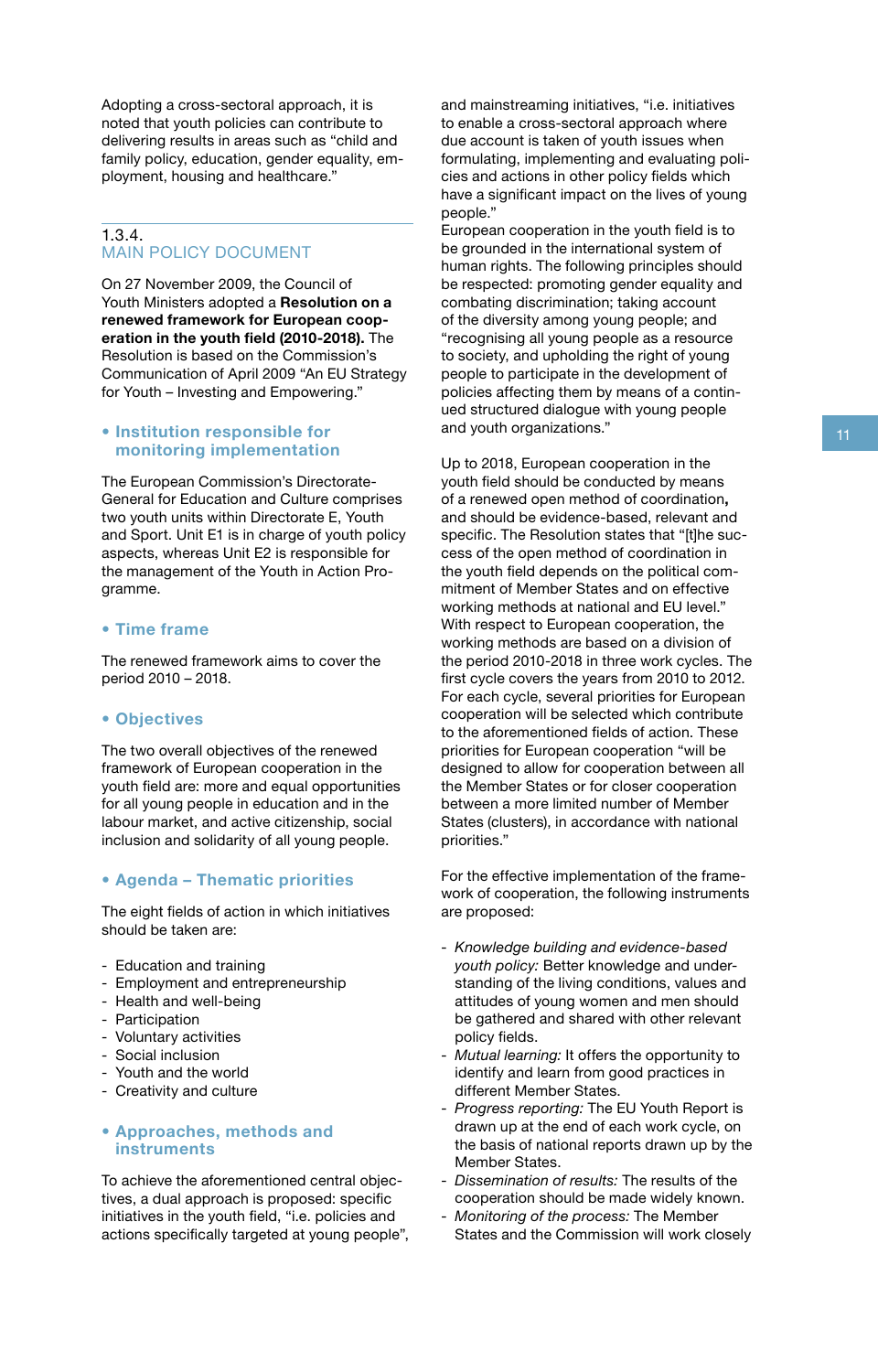together in steering, taking forward and evaluating the process and its outcome.

- *Consultations and structured dialogue with young people and youth organizations:* The structured dialogue should be further developed. The themes of the dialogue should be in line with the overall objectives of European cooperation in the youth field and the priorities for each work cycle.
- *Mobilisation of EU Programmes and Funds:*  Use should be made of available EU funds and relevant programmes.

In the Council Resolution, supporting and developing youth work are characterized as cross-sectoral issues.*33* The possible contribution of youth work to the achievement of the overall objectives of the framework should be further analyzed.

In accordance to the aforementioned, the Council invites the Member States to

- *Work together,* with the support of the Commission and using the open method of coordination as outlined in this Resolution, *to enhance European cooperation in the youth field* in the period up to 2018 on the basis of the overall objectives, the fields of action, the dual approach, principles and implementation instruments described above, and of the priorities agreed for each work cycle.
- Adopt, on the basis of national priorities, *measures at national level* which can contribute to achieving the overall objectives outlined in the renewed framework, as well as consider whether inspiration can be drawn from *mutual learning at EU level*, when devising national policies in the youth field and other related policy areas.*<sup>34</sup>*

In Annex II to the Council Resolution, the priorities for European cooperation in the youth field for the first 18 months of the first work cycle are listed:

- 1 January 2010 30 June 2010: Social Inclusion
- 1 July 2010 31 December 2010: Youth Work
- 1 January 2011 30 June 2011: Participation

In Annex III to the Resolution, more information is provided on the implementation of the structured dialogue at national and EU level.

#### **• References to children (children's rights) policies**

In Annex I to the Council Resolution, a series of initiatives are identified which can be taken by Member States and/or the Commission within their respective competences and respecting the principle of subsidiarity. In the

first part of Annex I, initiatives are proposed which should be considered in all fields of action. In the context of the present state of play, the following suggestion is particularly relevant:

*Including, where appropriate, a children's policy dimension*, having regard to their rights and protection taking into account the fact that the life and future prospects of young people are significantly determined by the opportunities, support and protection received during childhood.*35*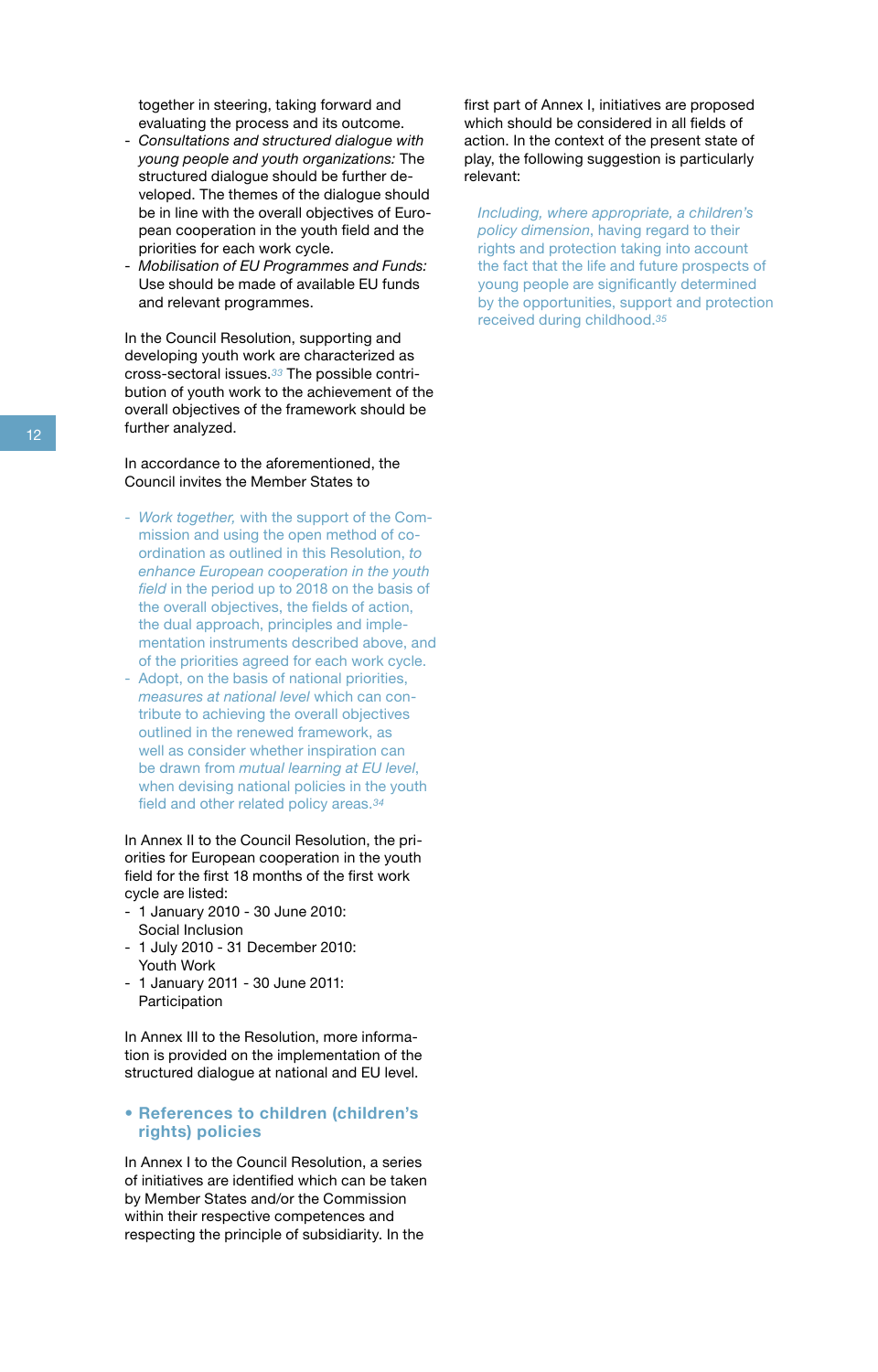#### *NOTES*

- *3 Consolidated Version of the Treaty on European Union (2008), Art. 6.*
- *4 COM(2008) 412 final.*
- *5 The six other priorities of the renewed social agenda are: (i) investing in people, more and better jobs, new skills; (ii) mobility; (iii) longer and healthier lives; (iv) combating poverty and social exclusion; (v) fighting discrimination; and (vi) opportunities, access and solidarity on the global scene.*
- *6 COM(2008) 425 final.*
- *7 COM(2008) 423 final.*
- *8 COM(2009) 200 final.*
- *9 Article 14(3) of the Charter guarantees respect for "the right of parents to ensure the education and teaching of their children in conformity with their religious, philosophical and pedagogical convictions." (emphasis added)*
- *10 Emphasis added. According to Article 3 (3), para. 5 of the Consolidated Version of the Treaty on European Union (2008) the Union shall in its relations with the wider world contribute to "the protection of human rights, in particular the rights of the child." However, as noted in the introduction, EU external policy is not included in this state of play.*
- *11 Consolidated Version of the Treaty on the Functioning of the European Union (2008) Art. 79(2) (d).*
- *12 Ibid., Art. 83(1).*
- *13 COM(2005) 12 final.*
- *14 Presidency Conclusions of the European Council, Brussels, 22-24 March 2006 (7775/06), para. 72.*
- *15 COM(2006) 367 final.*
- *16 SEC(2006) 888.*
- *17 SEC(2006) 889.*
- *18 See S. RUXTON, "Using the UN Convention on the Rights of the Child to Implement Child Rights at EU level", paper commissioned by the European Children's Network (EURONET).*
- *19 External EU policy falls outside the ambit of this state of play (see above).*
- *20 <http://ec.europa.eu/justice\_home/fsj/children/ docs/children\_state\_of\_play\_en.pdf>.*
- *21 See the presentation by the European Commission at the "Europe de l'Enfance" expert conference on 9 September 2010 on the state of play of the upcoming communication on an EU-strategy for the rights of the child.*
- *22 As regards vocational training policy, Union action shall aim to "facilitate access to vocational training and encourage mobility of instructors and trainees and particularly young people." Consolidated Version of the Treaty on the Functioning of the European Union (2008), Art. 166(2).*
- *23 COM(2001) 681 final.*
- *24 Resolution of the Council and of the representatives of the governments of the Member States, meeting within the Council of 27 June 2002, regarding the framework for European cooperation in the youth field (2002/C 168/02). For an evaluation, see the Resolution of the Council and of the Representatives of the Governments of the Member States of 24 May 2005, meeting within the Council, on the evaluation of activities conducted in the framework of European cooperation in the youth field (2005/C 141/01).*
- *25 Council resolution of 25 November 2003 on common objectives for participation by and information for young people (2003/C 295/04). See also COM(2003) 184 final.*
- *26 COM(2004) 336 final.*
- *27 COM(2004) 337 final.*
- *28 Resolution of the Council and of the Representatives of the Governments of the Member States of 24 May 2005, meeting within the Council, on implementing the common objectives for youth information (2005/C 141/03); Resolution of the Council and the Representatives of the Governments of the Member States, meeting within the Council, on implementing the common objectives for participation by and information for young people in view of promoting their active European citizenship (2006/C 297/02); Resolution of the Council and the Representatives of the Governments of the Member States, meeting within the Council, of 16 May 2007 on implementing the common objectives for voluntary activities of young people (2008/C 241/01) and Corrigendum (2008/C 292/06).*
- *29 Presidency Conclusions of the European Council, Brussels, 22-23 March 2005 (7619/05), Annex 1.*
- *30 Resolution of the Council and of the Representatives of the Governments of the Member States, meeting within the Council, on addressing the concerns of young people in Europe implementing the European Pact for Youth and promoting active citizenship (2005/C 292/03). See also COM(2005) 206 final.*
- *31 COM(2009) 200 final.*
- *32 SEC(2009) 549 final.*
- *33 Youth work is defined as "a broad term covering a large scope of activities of a social, cultural, educational or political nature both by, with and for young people".*
- *34 Emphasis added.*
- *35 Emphasis added.*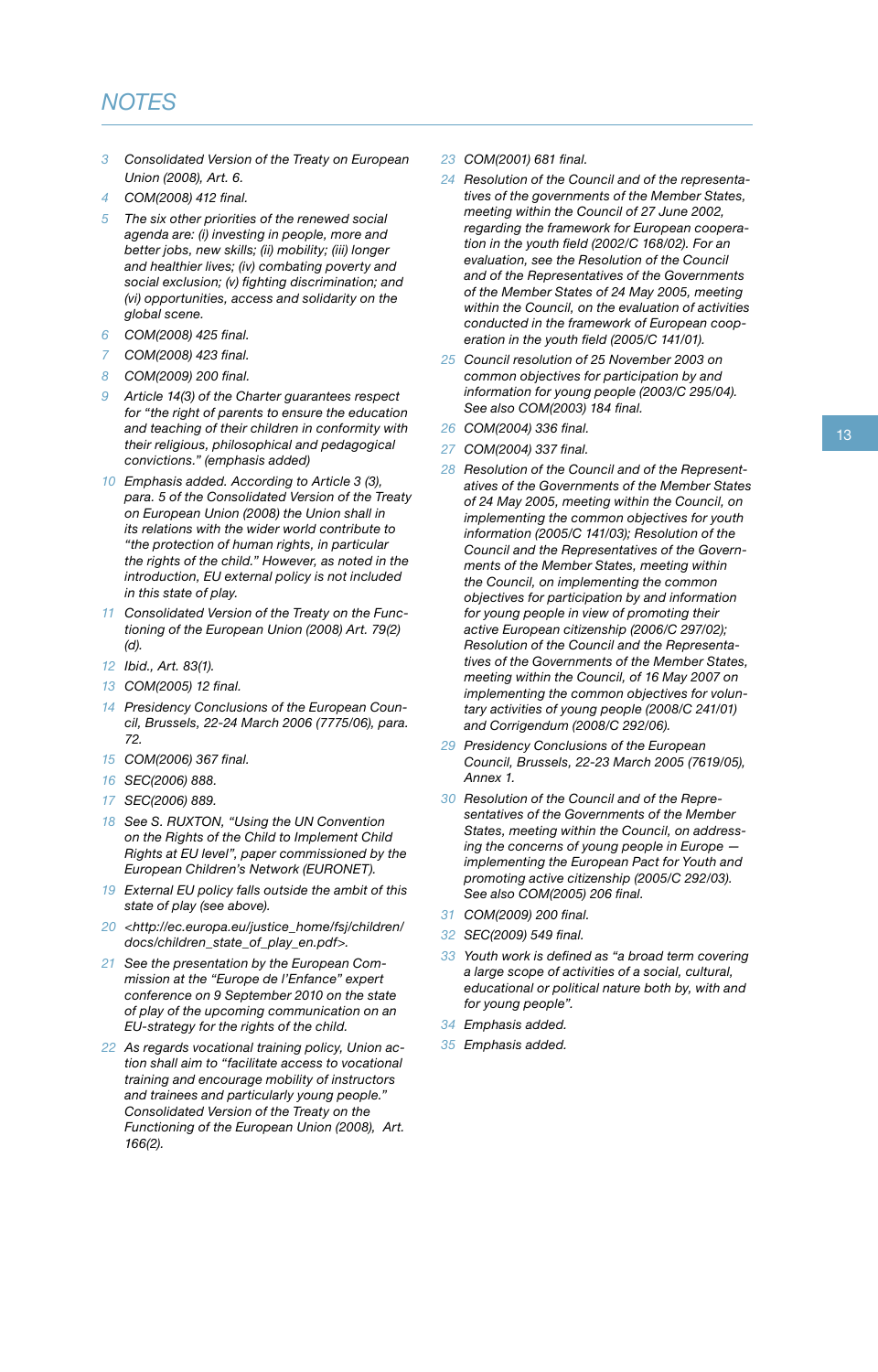# Coun of Europe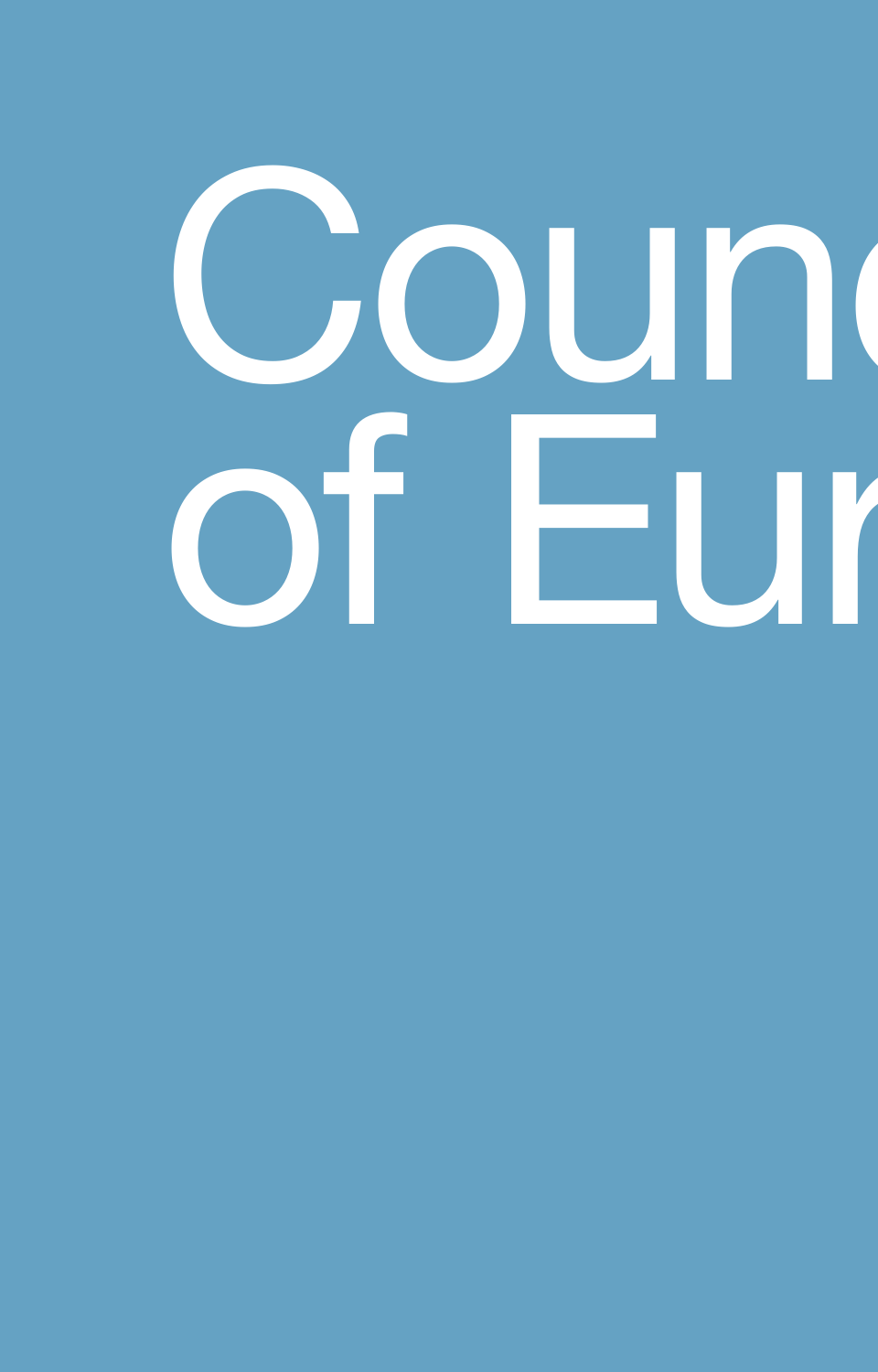## 2. Council of Europe

**COUNC**<br>
The Council of Europ<br>
member countries, co<br>
European continent. I<br>
create a common der<br>
throughout the whole<br>
ing respect for its fun<br>
rights, democracy an<br>
The **Warsaw Action**<br>
Third Summit of Head The Council of Europe is composed of 47 member countries, covering almost the whole European continent. Its basic objective is "to create a common democratic and legal area throughout the whole of the continent, ensuring respect for its fundamental values: human rights, democracy and the rule of law."

The Warsaw Action Plan, adopted by the<br>
Third Summit of Heads of State and Govern-<br>
ment of the Council of Europe in Warsaw in<br>
May 2005, identified the following as the main<br>
May 2005, identified the following as the main The **Warsaw Action Plan**, adopted by the Third Summit of Heads of State and Government of the Council of Europe in Warsaw in May 2005, identified the following as the main tasks of the Council of Europe in the years to come:

- Promoting common fundamental values: human rights, rule of law and democracy
- Strengthening the security of European citizens
- Building a more humane and inclusive Europe
- Fostering cooperation with other international and European organisations and institutions
- Implementing the Action Plan: a transparent and efficient Council of Europe

#### **2.1. Council of Europe policy agenda on children (children's rights)**

#### 2.1.1. LEGAL BASIS

The **European Convention on Human Rights** 

(ECHR) of 1950 sets out civil and political rights and freedoms. The rights of children are not specifically mentioned in the Convention. However, pursuant to Article 1, the Convention applies to everyone within the jurisdiction of the States Parties, and hence also to children. In an increasing number of cases brought before the European Court of Human Rights, issues involving children's rights have been addressed.*<sup>36</sup>*

The **European Social Charter** (ESC) was adopted in 1961 and revised in 1996. The Charter complements the ECHR by guaranteeing social and economic human rights. In the revised Charter, two provisions exclusively address children's rights, namely Article 7 (the right of children and young persons to protection) and Article 17 (the right of children and

young persons to social, legal and economic protection). The European Committee of Social Rights monitors compliance by the States Parties with the ESC.

The European Convention for the Prevention of Torture and Inhuman or Degrading Treatment or Punishment was adopted in 1987. Other **Council of Europe conventions** address particular aspects of children's rights, namely:

- European Convention on the Legal Status of Children born out of Wedlock (1975)
- European Convention on Recognition and Enforcement of Decisions concerning Custody of Children and on the Restoration of Custody of Children (1980)
- European Convention on the Exercise of Children's Rights (1996)
- Convention on Contact concerning Children (2003)
- Council of Europe Convention on the Protection of Children against Sexual Exploitation and Sexual Abuse (2007)
- European Convention on the Adoption of Children (Revised) (2008)

In the **Warsaw Declaration** of 2005**,** the Heads of State and Government of the Council of Europe declared their commitment to "eradicating violence against women and children, including domestic violence." The **Warsaw Action Plan** states as regards the strengthening of human rights in the information society, that "[t]he Council of Europe shall … continue its work on children in the information society, in particular as regards developing their media literacy skills and ensuring their protection against harmful content." Also and more importantly, one of the goals catalogued under the third main task of the Council of Europe of "Building a more humane and inclusive Europe" in the Warsaw Action Plan is "Building a Europe for children". The Heads of State and Government of the Council of Europe stated:

We are determined to effectively promote the rights of the child and to fully comply with the obligations of the United Nations' Convention on the Rights of the Child. *A child rights perspective will be implemented throughout the activities of the Council of Europe* and effective coordination of childrelated activities must be ensured within the Organisation.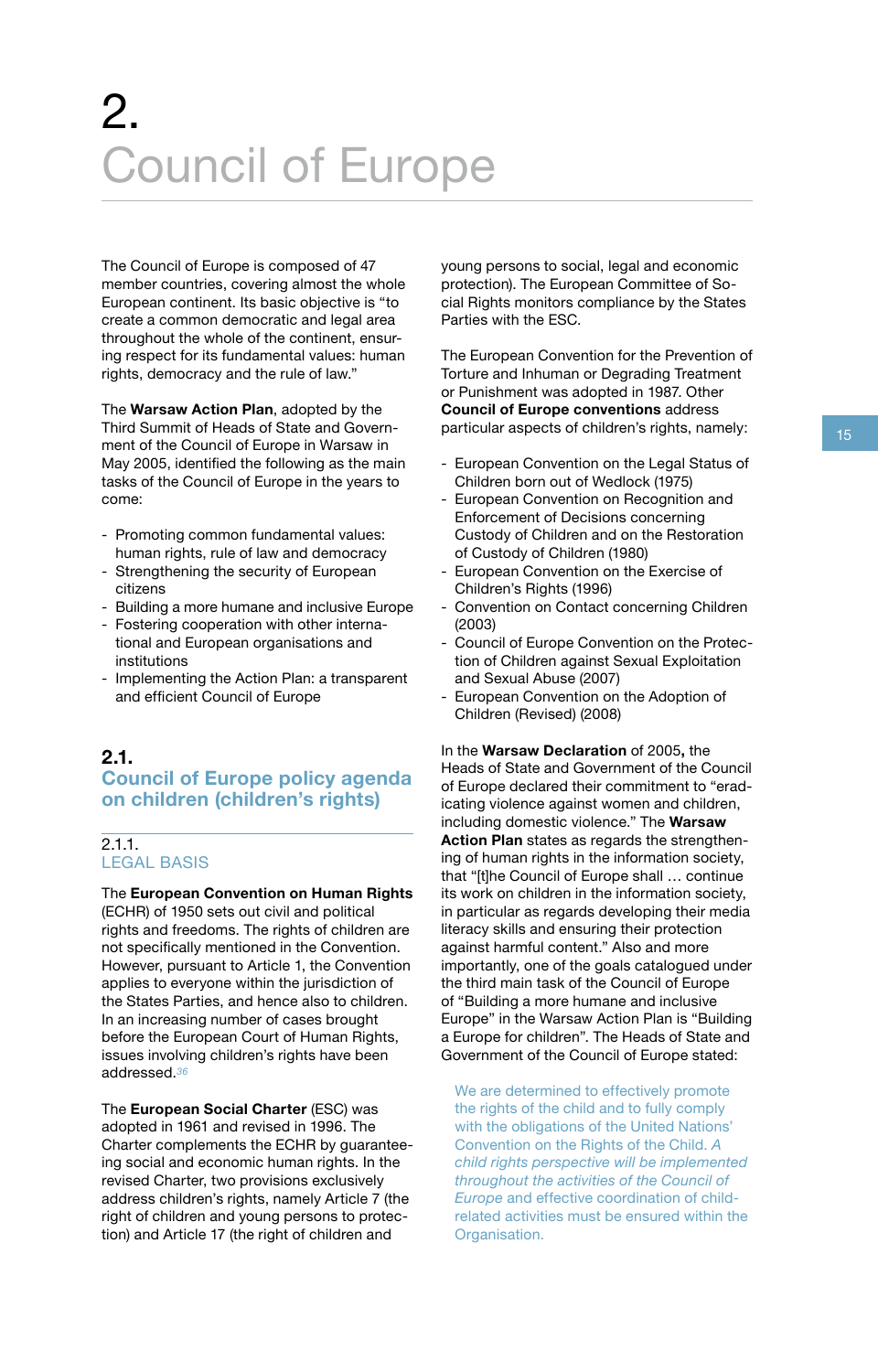We will take specific action to eradicate all forms of violence against children. We have therefore decided to launch a three-year programme of action to address the social, legal, health and educational dimensions of the various forms of violence against children. We shall also elaborate measures to stop the sexual exploitation of children, including legal instruments if appropriate, and involve civil society in this process. Coordination with the United Nations in this field is essential, particularly in connection with follow-up to the optional protocol to the Convention on the Rights of the Child, on the Sale of Children, Child Prostitution and Child Pornography.

#### $212$ DECISION-MAKING BODY

The decision-making body of the Council of Europe is the Committee of Ministers, which is composed of the Ministers of Foreign Affairs of all Council of Europe Member States or their permanent diplomatic representatives in Strasbourg.

#### 2.1.3. MAIN POLICY DOCUMENT

In response to the Warsaw Declaration and Action Plan, the programme **"Building a Europe for and with children"** (2006-2011) was launched, with two interlinked aims: the promotion of children's rights and the protection of children from violence. On 27 November 2008, the programme Strategy for the years 2009-2011, also known as the **Stockholm Strategy**, was adopted by the Committee of Ministers.

#### **• Institution responsible for implementation**

The Children's Rights and Family Policies Division falls under the Directorate of Social Affairs and Health of Directorate General III – Social cohesion of the Secretariat General of the Council of Europe. The implementation of the programme "Building a Europe for and with children" is managed by a co-ordination unit of this Division. There is also an inter-sectoral task force, composed of representatives from the relevant Council of Europe secretariats.

#### **• Time frame**

The Stockholm Strategy contains the programme "Strategy for the years 2009-2011".

#### **• Objectives**

The aims of the Stockholm Strategy are twofold: to support the implementation of international standards on children's rights by the Council of Europe Member States, in particular the UN Convention on the Rights of the Child; and to introduce a child rights perspective in all policies and activities of the Council of Europe and to support such an approach within the Member States.

#### **• Agenda – Thematic priorities**

The five strategic objectives of the Stockholm Strategy are:

- Mainstreaming of children's rights in all Council of Europe policy areas and coordination of all its activities. As a priority, the child rights perspective should be integrated into the policy areas of democracy, media, family policies and health.
- Promotion of children's *access to justice*.
- Eradication of all forms of *violence against children*. At European level, the Council of Europe will function as the forum for follow-up to the recommendations of the UN Secretary-General's study on violence against children.
- *Participation* of children and their influence in society.
- Special focus on *particularly vulnerable children*, namely children without parental care, children with disabilities, and children in or at risk of poverty and social exclusion.

#### **• Approaches, methods and instruments**

According to the Stockholm Strategy, the central characteristics of the working methods should be mainstreaming, transversal work, co-ordination, integrated approaches, cooperation and communication.

Various initiatives have been taken to implement the Strategy. For instance, to further the strategic objective of eradicating all forms of violence against children, the Council of Europe Policy guidelines on integrated national strategies for the protection of children from violence were adopted in November 2009.*<sup>37</sup>* With respect to the promotion of children's access to justice, the Council of Europe is currently drafting Guidelines on child-friendly justice. In May 2009, the Group of Specialists on child-friendly justice issued the fifth draft of these guidelines.*<sup>38</sup>*

#### **• References to youth (policies)**

Within the Council of Europe, the Stockholm Strategy of the Programme "Building a Europe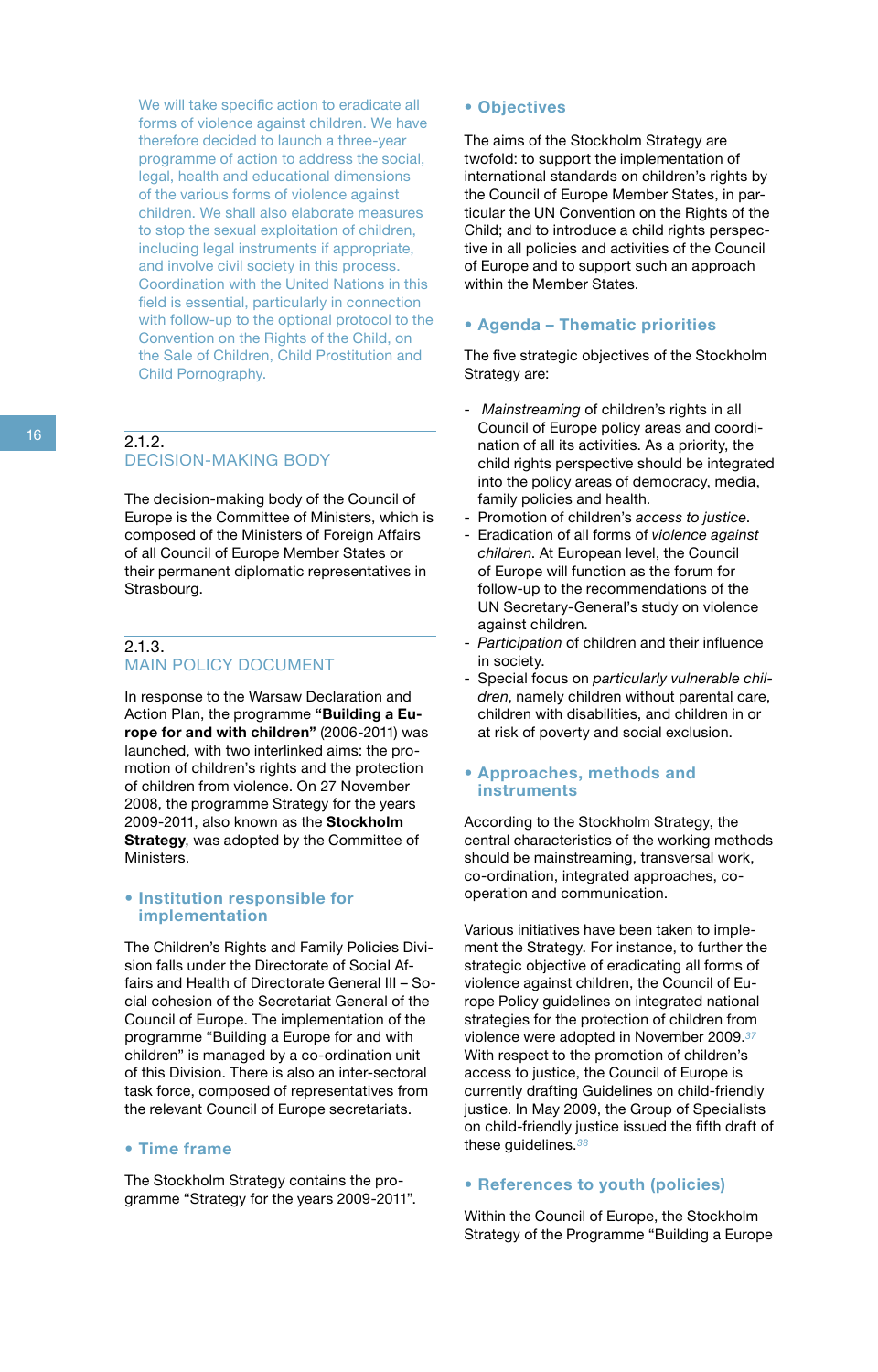for and with Children" makes two explicit references to the youth sector. First, as part of the strategic objective of the participation of children and their influence in society, it is stated that the Council of Europe should "reinforce cooperation between children's rights programme and the youth sector, building upon the youth sector's expertise in the field of participation and making use of the platform offered by the European Youth Forum." Furthermore, in the final chapter on "Partners", it is mentioned that the Council of Europe will develop and consolidate partnerships with, among others, professional networks, in particular in the fields of education, justice, social services, health and youth.

#### **2.2. Council of Europe policy agenda on youth**

#### 2.2.1. HISTORICAL OVERVIEW

The Council of Europe has already been active in the youth field for a long time. In 1972, the European Youth Centre was established in Strasbourg. In 1998, the Committee of Ministers adopted a resolution on the Youth Policy of the Council of Europe.*<sup>39</sup>*

#### 2.2.2. LEGAL BASIS

In the **Warsaw Action Plan of 2005**, the third principal task of "Building a more humane and inclusive Europe" includes the objective of "developing youth cooperation." The Heads of State and Government of the Council of Europe declared the following in this respect:

We will intensify our efforts to empower young people to *actively participate* in democratic processes so that they can contribute to the promotion of our core values. The Council of Europe Youth Centres and the

European Youth Foundation are important instruments to this effect. *We will integrate a youth perspective into all Council of Europe activities.* To promote diversity, inclusion and participation in society, we have decided to launch a Europe-wide youth campaign, in the spirit of the "European Youth Campaign against racism, xenophobia, antisemitism and intolerance" (1995).

*The Council of Europe will further develop its unique position in the youth field.* It will continue to assist member states in developing national and local policy instruments and actively promote youth exchanges and youth mobility in Europe.*<sup>40</sup>*

In July 2009, a motion for a recommendation on "[initiating] a process of drafting, ratifying and implementing of a Convention on Youth Rights" was tabled in the Parliamentary Assembly of the Council of Europe, following a European Youth Forum initiative.*41* The motion was accepted for remittance to the Subcommittee on Youth and Sport, which appointed Ms Elvira Kovacs as rapporteur to deliver a report on the issue for the attention of the Parliamentary Assembly.

#### 2.2.3. DECISION-MAKING BODY

Typical of the Council of Europe, and unique at international level, is the system of co-management employed in the policy field of youth, with the aim of enhancing youth participation. Such co-management implies that representatives of youth organizations and government officials together reflect on the priorities for the youth sector and formulate policy proposals. The Committee of Ministers then adopts these proposals. Specifically, the following decision-making bodies may be distinguished *(see Figure 1)*:

- *The European Steering Committee for Youth (CDEJ)* is composed of government officials, who represent the state institutions responsible for youth matters in the 50 States Par-

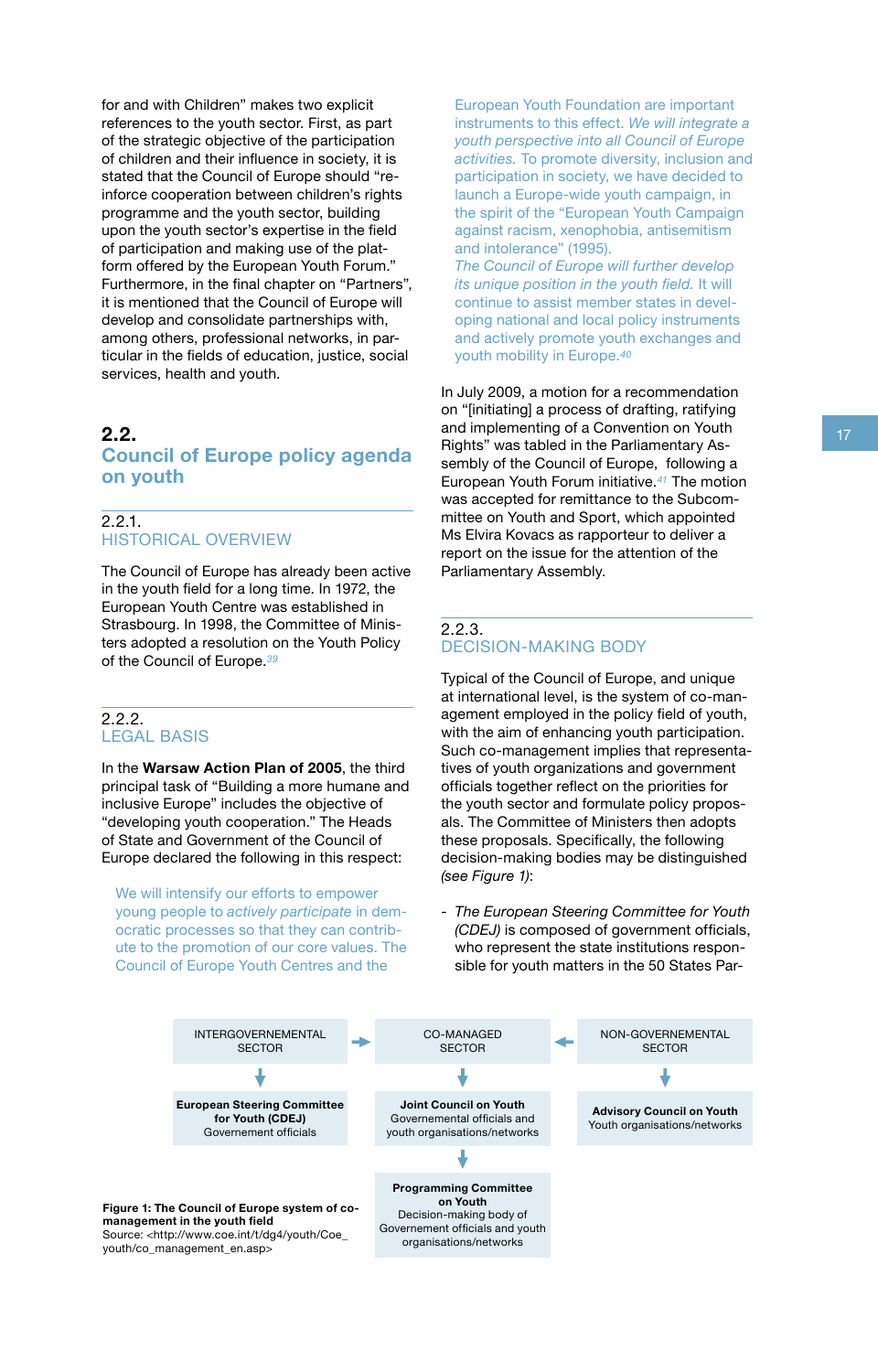ties to the European Cultural Convention;

- *The Advisory Council on Youth* consists of 30 representatives of youth organizations and networks, who give input with respect to all youth sector initiatives of the Council of Europe;
- *The Joint Council of Youth* brings the CDEJ and the Advisory Council on Youth together in a co-decision body to agree on the priorities, aims and budgets for the youth sector;
- *The Programming Committee on Youth*  brings together eight members each of the CDEJ and the Advisory Council on Youth in a "subsidiary co-decision body", to decide and follow up on the activities of the European Youth Centres and the European Youth Foundation.

#### 2.2.4. MAIN POLICY DOCUMENT

On 25 November 2008, the Committee of Ministers adopted a new **resolution on the youth policy of the Council of Europe**.*<sup>42</sup>* This resolution takes account of various prior documents, namely the Warsaw Action Plan, the Final Declaration adopted by the 8th Council of Europe Conference of Ministers responsible for Youth, held in Kyiv (Ukraine) in October 2008,*43* and the Recommendation of the Parliamentary Assembly of 2008 on "Refreshing the youth agenda of the Council of Europe."*<sup>44</sup>*

#### **• Institution responsible for implementation**

The Directorate of Youth and Sport, which forms part of Directorate General IV – Education, Culture and Heritage, Youth and Sport of the Secretariat-General of the Council of Europe, is responsible for the implementation of the Council of Europe youth policy. The Directorate "elaborates guidelines, programmes and legal instruments for the development of coherent and effective youth policies at local, national and European levels."

#### **• Time frame**

The time frame for the new Council of Europe youth policy is not strictly determined; the resolution of the Committee of Ministers sets out the beacons of youth policy "for the coming years."

#### **• Objectives**

According to the 2008 Resolution, the general objective of the Council of Europe's youth policy is "to provide young people − girls and boys, young women and young men − with equal opportunities and experience which en-

able them to develop the knowledge, skills and competencies to play a full part in all aspects of society." The cross-sectoral dimension of youth policy is emphasised, together with the importance of the participation of young people in the formulation and implementation of and follow-up to such policy.

#### **• Agenda – Thematic priorities**

The priorities of the Council of Europe youth policy and action are:

- Human rights and democracy, with special emphasis on
	- · ensuring full enjoyment of human rights
	- · promoting young people's active participation in democratic processes and everyday lives
	- · implementing gender equality and preventing gender-based violence
	- · promoting awareness education and action on the environment and sustainable development
- Living together in diverse societies, with special emphasis on
	- · empowering young people to promote cultural diversity and intercultural dialogue
	- · preventing and counteracting racism and discrimination
	- · supporting initiatives with regard to conflict prevention and management, as well as post-conflict reconciliation
	- supporting youth work with young refugees, asylum seekers and displaced persons
	- · encouraging sub-regional youth cooperation in Europe and beyond
	- encouraging young people to promote global solidarity and cooperation
- Social inclusion of young people, with special emphasis on
	- · supporting the integration of excluded young people
- · ensuring young people's access to education, training and working life, particularly through the promotion and recognition of non-formal education/learning
- · supporting young people's transition from education to the labour market
- · supporting young people's autonomy and well-being, as well as their access to decent living conditions
- · ensuring young people's equal access to cultural, sporting and creative activities
- · encouraging intergenerational dialogue and solidarity.

#### **• Approaches, methods and instruments**

To implement these priorities, the following approaches, methods and instruments are proposed: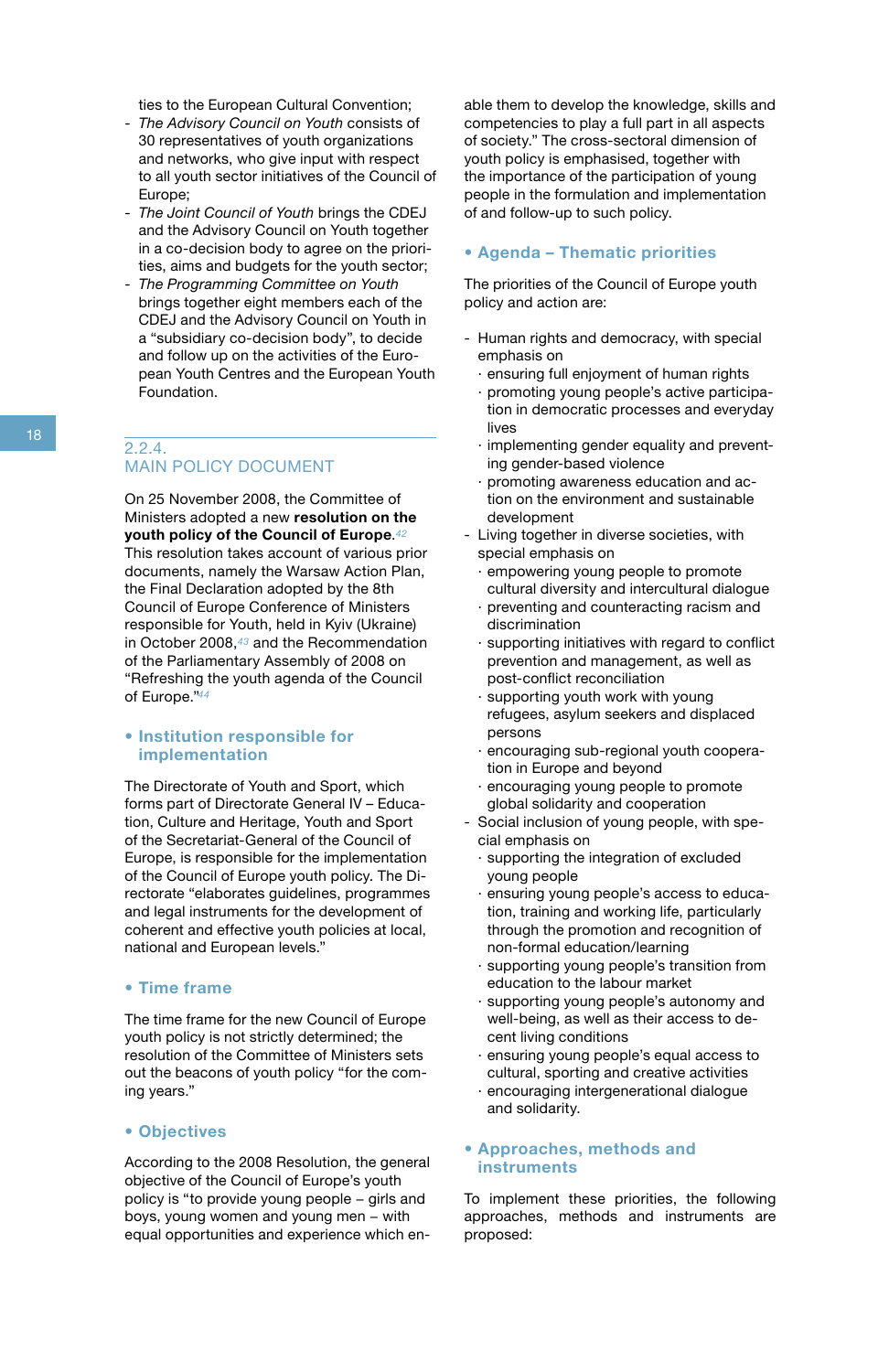- As regards youth policy development and co-operation:
	- · Intergovernmental and international cooperation
	- · Service to countries
	- · Co-operation with the European Union
	- · Partnerships with other stakeholders
	- · Co-management
- As regards youth work, education and training:
	- · Multilateral youth co-operation
	- · Working with multipliers and supporting quality youth work
	- · Intercultural learning
	- · European Youth Centres and European Youth Foundations
- As regards youth research and knowledge of youth:
	- · Youth research and cooperation between youth researchers and policy makers in order to promote evidence-based youth policies
	- · Carrying out of studies and production of publications
	- · Development of the European Knowledge Centre for Youth Policy

The Joint Council on Youth adopted the programme of the youth sector for the period 2010-2012 "Developing European youth cooperation through youth policy, youth work

and non-formal education/learning", which is composed of the following projects:

- Project N°1: "Human rights and democracy: youth policy and youth work promoting the core values of the Council of Europe"-
- Project N° 2: "Living together in diverse societies: youth policy and youth work promoting intercultural dialogue"
- Project N° 3: "Social inclusion of young people"
- Project N° 4: "Policy approaches and instruments benefiting *young people and children*" (concerns mainly intergovernmental co-operation)

For each project, the Joint Council on Youth established the priorities to be applied in 2011, which are available online.*<sup>45</sup>*

#### **• References to children (children's rights) policies**

The 2008 Resolution on the youth policy of the Council of Europe contains two explicit references to children. The preamble states that a dynamic youth policy is needed, "which includes children as well as young people." Moreover, the Committee of Ministers resolves that "coordination between child- and youthrelated activities should be further enhanced."

#### *NOTES*

- *36 In the Theseus Database, the case law of the European Court of Human Rights relevant to children is analyzed. See <http://www.coe.int/t/transversalprojects/ children/caselaw/CaseLawChild\_en.asp>.*
- *37 Recommendation CM/Rec(2009)10, Appendix 1.*
- *38 CJ-S-CH (2010) 9 E.*
- *39 Resolution CM/Res(98)6 on the Youth Policy of the Council of Europe. See also, among others, Recommendation 1585 (2002) of the Parliamentary Assembly of the Council of Europe, on youth policies in the Council of Europe.*
- *40 Emphasis added.*
- *41 Council of Europe Parliamentary Assembly, Doc. 11984.*
- *42 Resolution CM/Res(2008)23 on the youth policy of the Council of Europe.*
- *43 Final Declaration: "The future of the Council of Europe youth policy: Agenda 2020", adopted by the 8th Council of Europe Conference of Ministers responsible for Youth, held in Kiev (Ukraine) on 10 and 11 October 2008.*
- *44 Recommendation 1844(2008) of the Parliamentary Assembly of the Council of Europe, on Refreshing the youth agenda of the Council of Europe.*
- *45 <http://www.coe.int/t/dg4/youth/Coe\_youth/ Priorities\_2010\_en.asp>.*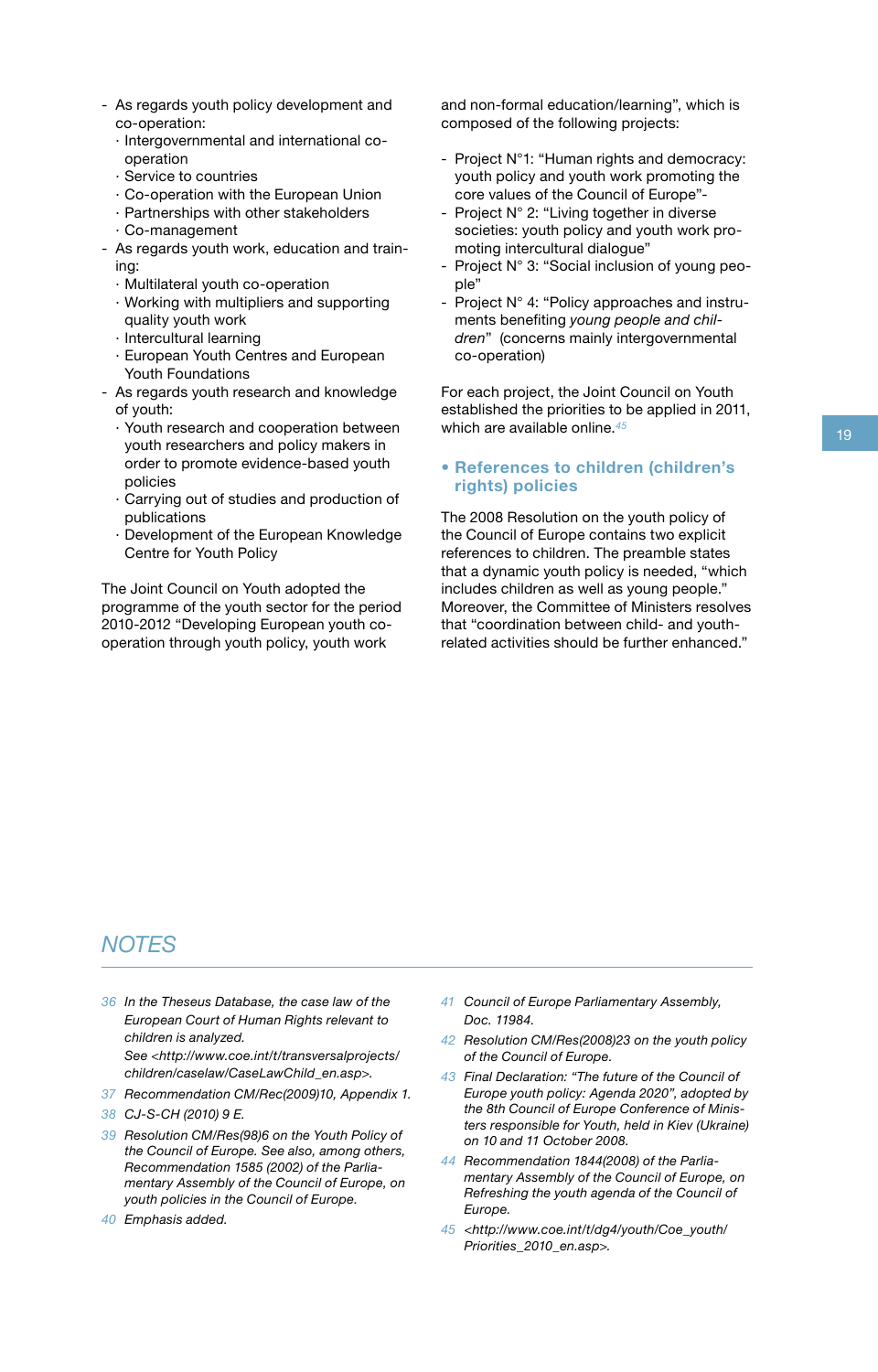# United Nation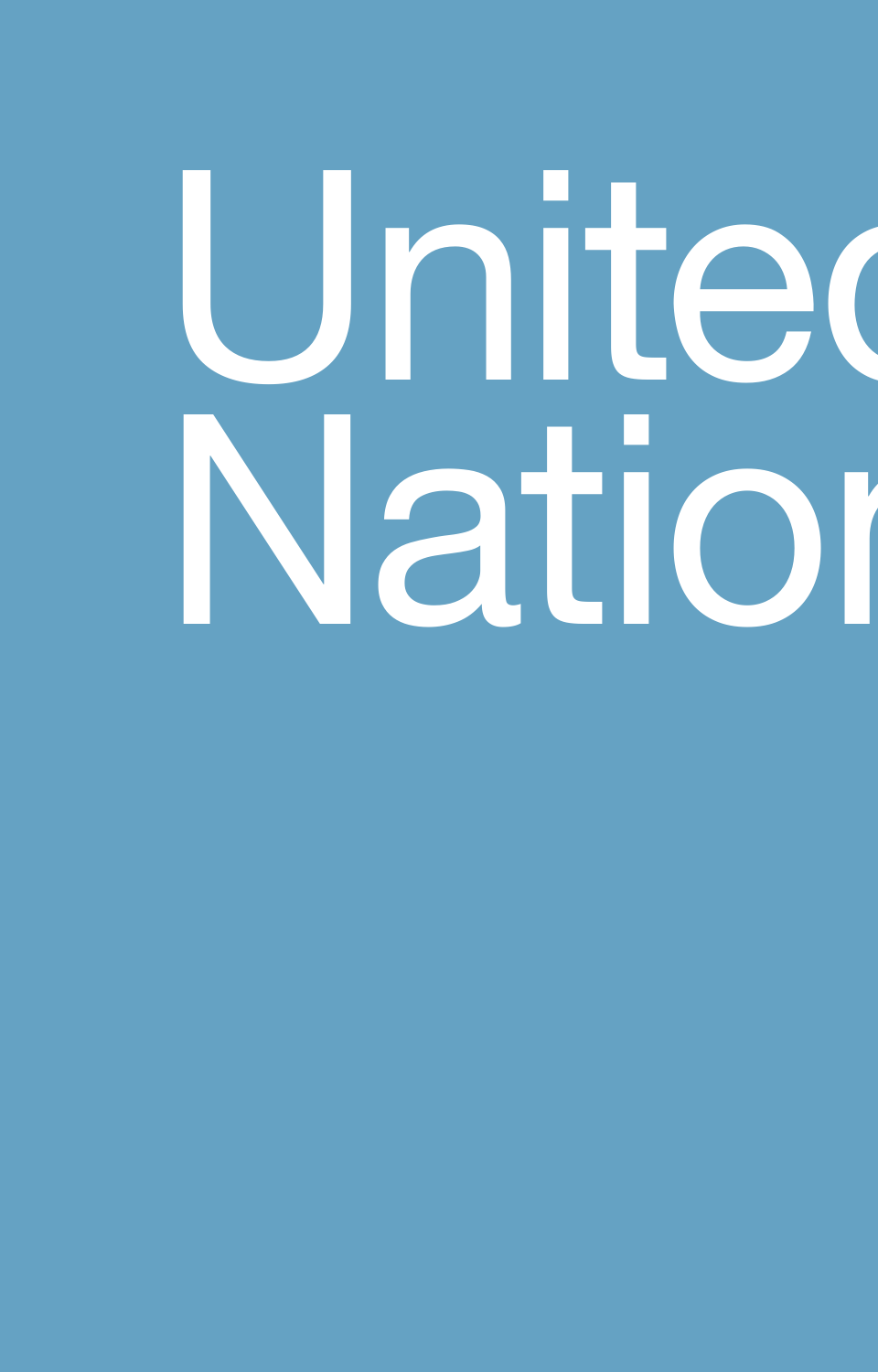## 3. United Nations

The Theorem<br>
The zem<br>
se ar<br>
3<br>
U<br>
(C The United Nations is an international organization composed of 192 Member States, committed to maintaining international peace and security and promoting better living standards and human rights.

#### **3.1. UN policy agenda on children (children's rights)**

#### 3.1.1. LEGAL BASIS

UN policy agenda on children<br>
(children's rights)<br>
3.1.1. The four core principles of the CRC are non-<br>
discrimination (Art. 2); the best interests of the<br>
child (Art. 3), survival and development (Art. 6)<br>
21<br>
21<br>
21<br>
23 As long ago as 1924, the League of Nations, the precursor to the United Nations, adopted the **Geneva Declaration** of the Rights of the Child. The Universal Declaration of Human Rights of 1948 paid attention to the particular needs of children, providing in its Article 25 that "[m]otherhood and childhood are entitled to special care and assistance." In 1959, the United Nations General Assembly proclaimed the **Declaration on the Rights of the Child**, which consisted of ten principles.*<sup>46</sup>*

> At the thirtieth anniversary of this Declaration, on 20 November 1989, the United Nations **Convention on the Rights of the Child** (CRC) was adopted by the General Assembly and opened for signature.*47* The CRC is a legally binding instrument, setting out the civil, political, economic, social and cultural rights of children. As of May 2010, there were 193 States Parties to the CRC, turning it into the most universally ratified human rights convention. In 2000, the Optional Protocols to the Convention on the Rights of the Child on the involvement of children in armed conflict and on the sale of children, child prostitution and child pornography were adopted.*48* The Convention on the Rights of the Child and its Optional Protocols provide a comprehensive normative framework against which to evaluate the policy agendas on children (and youth).

#### **• Institution responsible for monitoring implementation**

The Committee on the Rights of the Child is responsible for monitoring the implementation of the CRC and its two Optional Protocols. The Committee clarifies its interpretation of the provisions contained in the CRC by issuing general comments.

#### **• Time frame**

The Convention on the Rights of the Child was adopted in 1989, while its Optional Protocols were adopted in 2000.

#### **• Objectives**

The four core principles of the CRC are nondiscrimination (Art. 2); the best interests of the child (Art. 3), survival and development (Art. 6) and respect for the views of the child / participation (Art. 12).

#### **• Agenda – Thematic priorities**

In its general guidelines regarding the form and content of initial reports*49* and periodic reports*50* to be submitted by States Parties, the Committee on the Rights of the Child has grouped the articles of the Convention into eight clusters:

- General measures of implementation (Arts. 4, 42 and 44(6))
- Definition of the child (Art. 1)
- General principles (Arts. 2, 3, 6 and 12)
- Civil rights and freedoms (Arts. 7, 8, 13-17 and 37 (a))
- Family environment and alternative care (Arts. 5, 9-11, 18(1) and (2); 19-21, 25, 27(4) and (39))
- Basic health and welfare (Arts. 6, 18(3), 23, 23, 26 and 27(1)-(3))
- Education, leisure and cultural activities (Arts. 28, 29 and 31)
- Special protection measures (Arts. 22, 30, 32-36, 37 (b)-(d), 38, 39 and 40)

#### **• Approaches, methods and instruments**

States Parties undertake to submit to the Committee reports on the measures they have adopted to implement the rights protected by the CRC, initially within two years of the entry into force of the Treaty, and thereafter every five years.*51* The Committee gives its feedback to the States Parties in the form of concluding observations. Until now, there has not been any mechanism for bringing individual complaints before the Committee on the Rights of the Child. However, particular complaints about violations of children's rights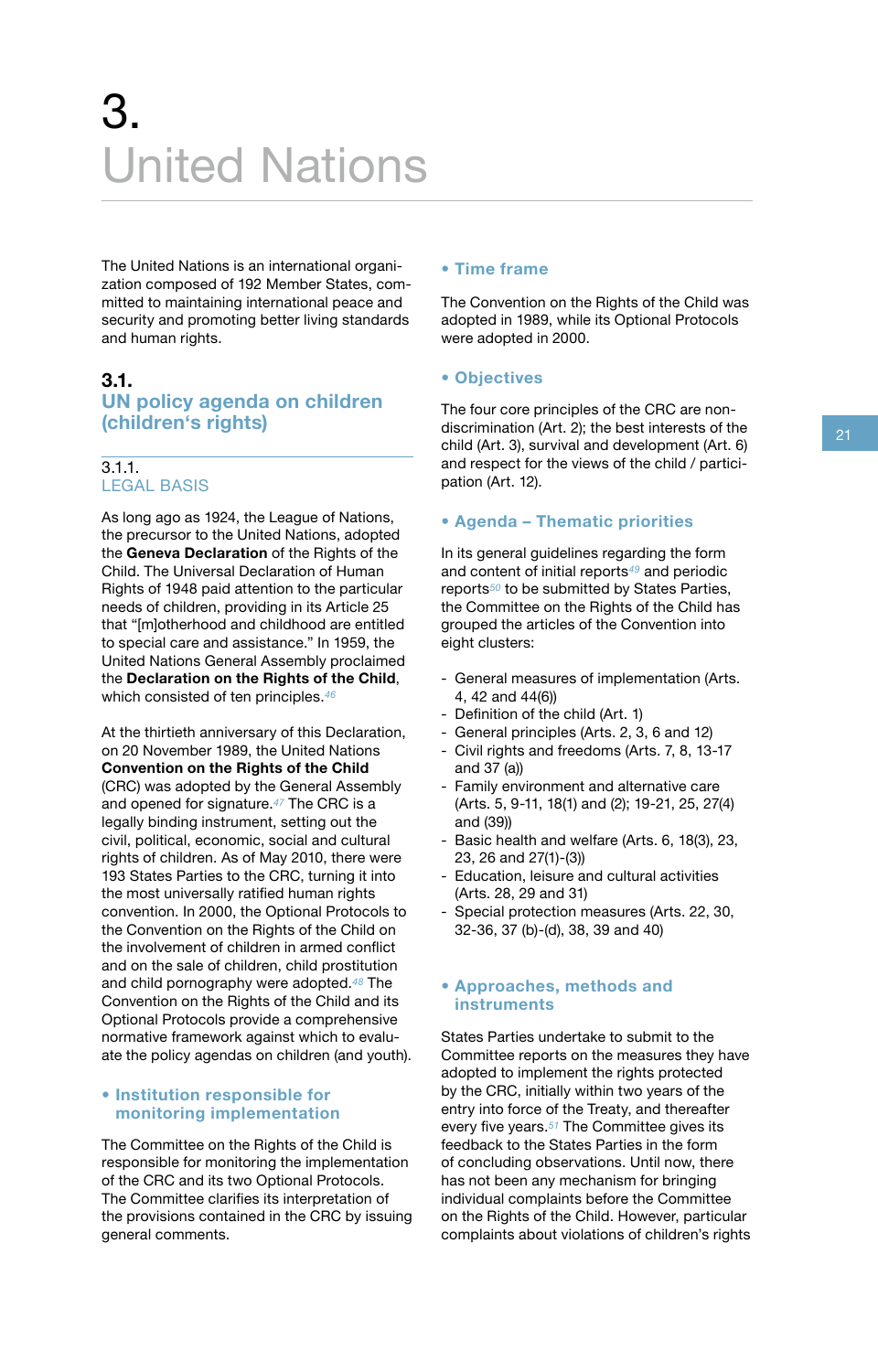can be submitted to other human rights treaty bodies that are competent to examine such individual complaints.*52* Moreover, in 2009 the Human Rights Council decided to establish an Open-ended Working Group "to explore the possibility of elaborating an optional protocol to the Convention on the Rights of the Child to provide a communications procedure complementary to the reporting procedure under the Convention."*53* On the basis of the report of the Open-ended Working Group, the Human Rights Council mandated the Working Group in March 2010 to elaborate an optional protocol to the Convention on the Rights of the Child to provide a communications procedure.*<sup>54</sup>*

Two conventions of the **International Labour Organization** (ILO) address the issue of child labour: ILO Convention No. 138 concerning the Minimum Age for Admission to Employment (1973) and ILO Convention No. 182 concerning the Prohibition and Immediate Action for the Elimination of the Worst Forms of Child Labour (1999). In a recent study, the ILO warned that progress in putting a halt to the worst forms of child labour is slowing down, and that renewed energy must be invested.*<sup>55</sup>* In response, on 11 May 2010, more than 450 delegates from 80 countries agreed on a so-called roadmap, which characterizes the effective abolition of child labour as a "moral necessity."

#### 3.1.2. DECISION-MAKING BODY

Within the United Nations system, the General Assembly is the main policymaking organ. It comprises all 192 Member States of the United Nations.

#### 3.1.3. HISTORICAL OVERVIEW

In 1989, the United Nations Convention on the Rights of the Child was adopted (see below). At the **World Summit for Children** of 1990, two policy documents were adopted: the World **Declaration** on the Survival, Protection and Development of Children and a **Plan of Action** for implementing this Declaration in the 1990s.*56* The political leaders committed themselves to a ten-point programme to safeguard the rights of children and improve their living conditions. These ten points of action can be summarized as follows:

- Promote ratification and implementation of the Convention on the Rights of the Child
- Enhance children's health
- Take measures to eradicate hunger, malnu-

trition and famine

- Strengthen the role of women, promote maternal health and family planning
- Work for respect for the role of the family
- Provide basic education and reduce illiteracy
- Improve the plight of children in especially difficult circumstances
- Protect children during armed conflicts
- Work towards common measures to protect the environment
- Work towards the alleviation of poverty and the revitalization of economic growth.

In 1996, a mid-decade review of the progress on implementation of the World Summit Declaration and Action Plan was carried out.*<sup>57</sup>* In 2001, the Secretary-General presented his report "We the Children: End-decade review of the follow-up to the World Summit for Children."*58* Some 155 countries had drafted national programmes of action aimed at implementing the goals of the World Summit for Children, and more than 100 states had carried out monitoring surveys.

In 2000, world leaders adopted the **United Nations Millennium Declaration**, which called for the full implementation of the CRC and its Optional Protocols and set out a series of time-limited targets to be achieved by 2015, known as the Millennium Development Goals.*59* Some of these goals exclusively concern children, namely goal 2 concerning universal primary education and goal 4 concerning child health. The achievement of the other goals will also have a beneficial influence on the well-being of children.

- **Goal 1:** Eradicate extreme poverty and hunger
- Goal 2: Achieve universal primary education · Target 1: Ensure that, by 2015, children everywhere, boys and girls alike, will be able to complete a full course of primary schooling
- **- Goal 3:** Promote gender equality and empower women
	- · Target 1: *Eliminate gender disparity in primary and secondary education, preferably by 2005*, and in all levels of education no later than 2015
- **- Goal 4:** Reduce child mortality
	- · Target 1: Reduce by two thirds, between 1990 and 2015, the under-five mortality rate
- **- Goal 5:** Improve maternal health
- **- Goal 6:** Combat HIV/AIDS, malaria and other diseases
- **- Goal 7:** Ensure environmental sustainability
- **- Goal 8:** Develop a global partnership for development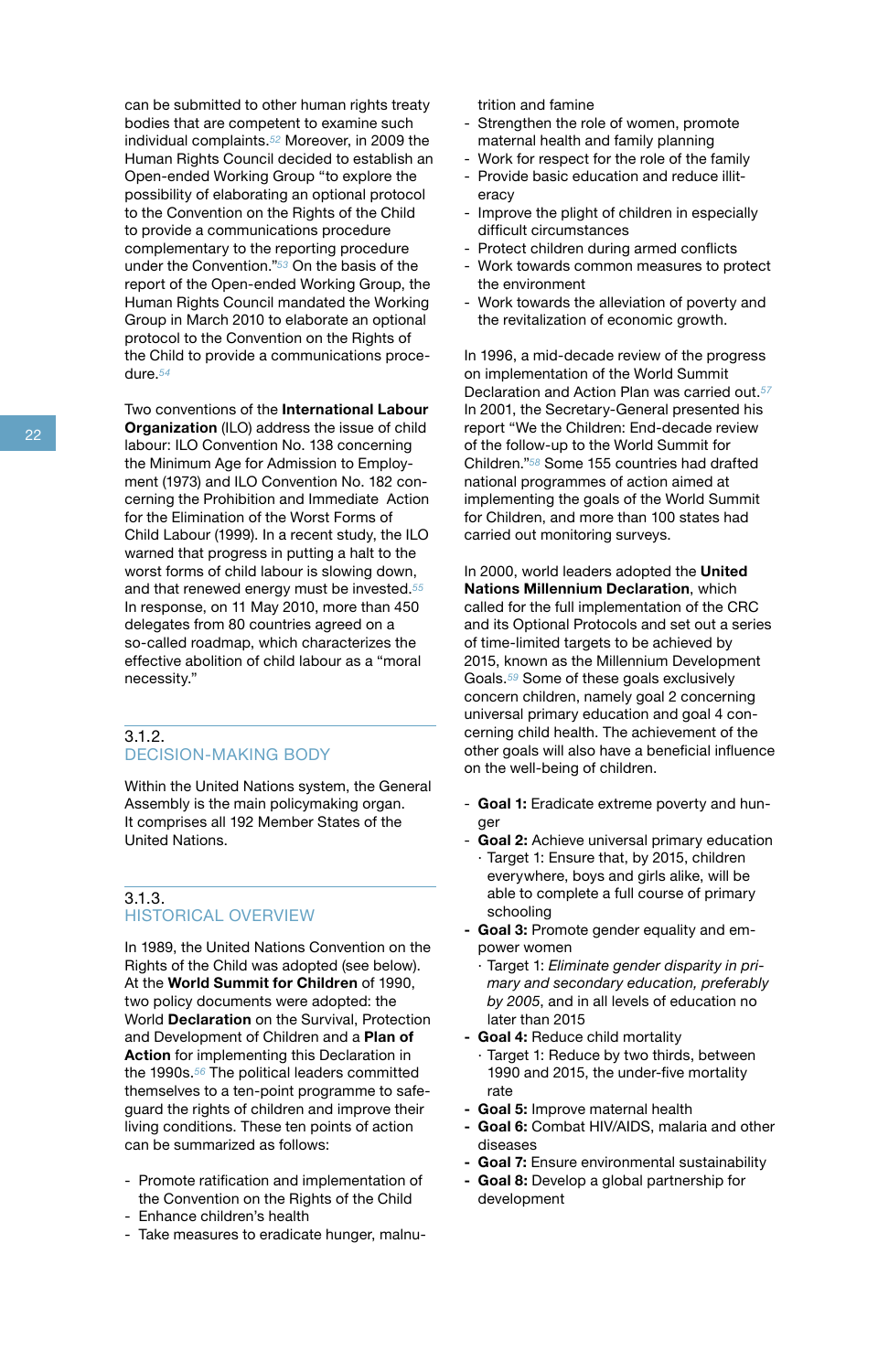#### 3.1.4. MAIN POLICY DOCUMENT

At the special session of the UN General Assembly on children in 2002, the document **"A world fit for children"** was adopted. World leaders stressed their commitment to complete the unfinished agenda of the World Summit and to create a world fit for children, which was described as follows:*<sup>60</sup>*

A world fit for children is one in which all children get the best possible start in life and have access to a quality basic education, including primary education that is compulsory and available free to all, and in which all children, including adolescents, have ample opportunity to develop their individual capacities in a safe and supportive environment. We will promote the physical, psychological, spiritual, social, emotional, cognitive and cultural development of children as a matter of national and global priority.

#### **• Institution responsible for monitoring implementation**

Within the United Nations system, the United Nations Children's Fund (UNICEF) is "the driving force that helps build a world where the rights of every child are realized" (see Annex).*<sup>61</sup>*

#### **• Time frame**

The resolution on "A world fit for children" was adopted by the United Nations General Assembly on 10 May 2002. Depending on the goals, specific time frames are set. The general time frame is "the decade ahead" (2002-2012).

#### **• Objectives**

The following principles and objectives are listed:

- Put children first
- Eradicate poverty
- Leave no child behind (no discrimination)
- Care for every child
- Educate every child
- Protect children from harm and exploitation
- Protect children from war
- Combat HIV/AIDS
- Listen to children and ensure their participation
- Protect the Earth for children

#### **• Agenda – Thematic priorities**

The following priority areas of action were identified:

- Promoting healthy lives

- Providing quality education
- Protecting against abuse, exploitation and violence*<sup>62</sup>*
	- · General protection
	- · Protection from armed conflict*<sup>63</sup>*
	- · Combating child labour
	- · Elimination of trafficking and sexual exploitation of children
- Combating HIV/AIDS

#### **• Approaches, methods and instruments**

The primary responsibility for the implementation of the Plan of Action comprised in the document "A world fit for children" lies with each country. To implement the Plan of Action contained in the document "A world fit for children", substantial additional resources are needed. A number of targets and goals are set to mobilize such resources. Priority attention is to be given to the most vulnerable children, and new partnerships must be concluded. Also, corporate social responsibility is encouraged. Finally, a commitment is expressed to "ensure greater policy coherence and better cooperation" between the United Nations and other multilateral bodies.

#### **• References to youth (policies)**

In "A world fit for children", there are some references to "young people". One of these references recognizes the right of children and adolescents to participate, according to their age and maturity.*64* In spite of that, no further connection with the youth sector or youth policies is established.

#### **3.2. UN policy agenda on youth**

#### 3.2.1. LEGAL BASIS

In 1965, the UN General Assembly proclaimed the Declaration on the Promotion among Youth of the Ideals of Peace, Mutual Respect and Understanding between Peoples.*<sup>65</sup>* According to this non-binding instrument, young people shall be brought up "in a spirit of peace, justice, mutual respect and understanding" (Principle I) and "in the knowledge of the dignity and equality of all men, without distinction as to race, colour, ethnic origins or beliefs" (Principle III). Associations of young people are encouraged to promote the purposes of the United Nations (Principle V).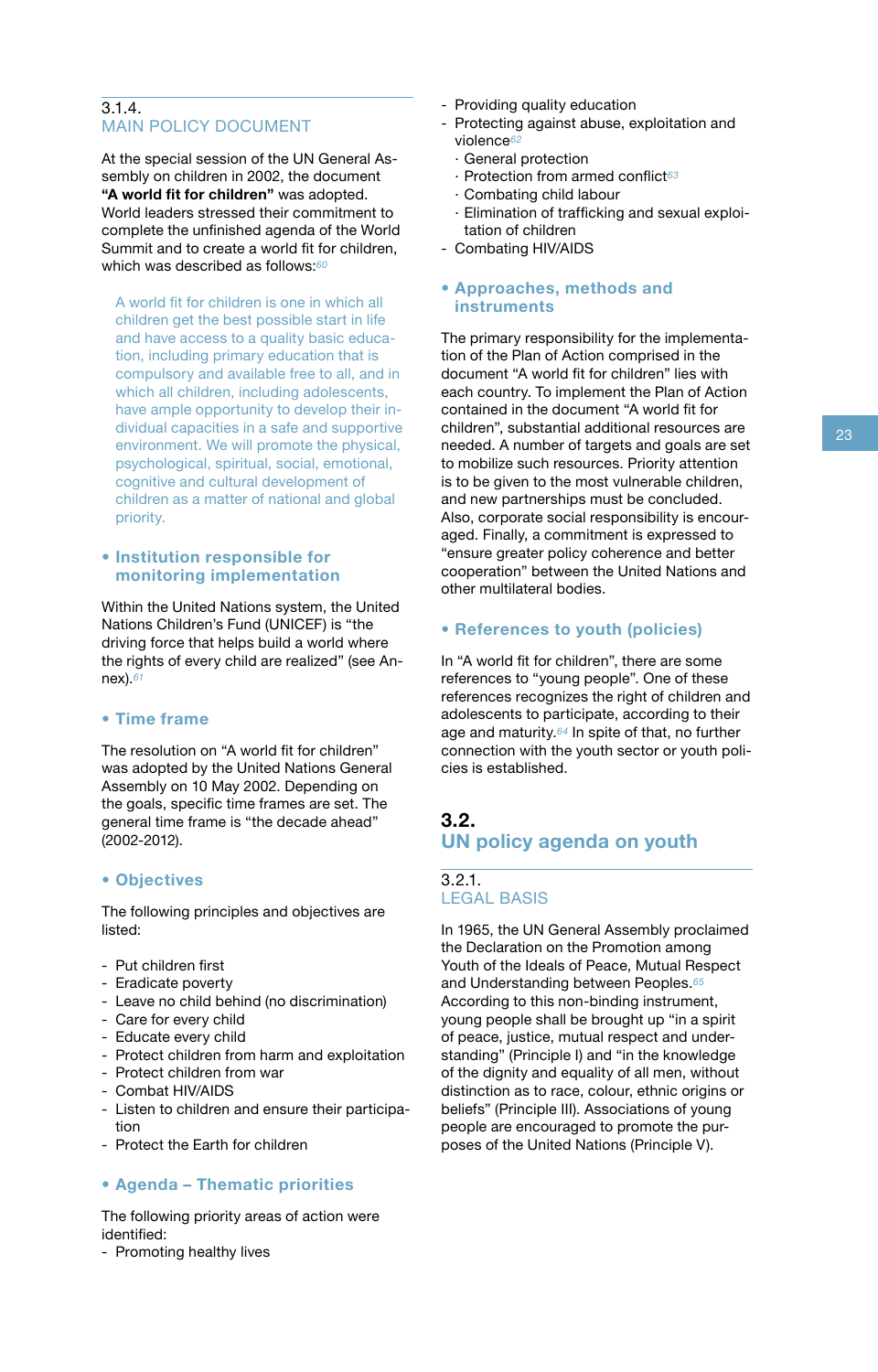#### 3.2.2. DECISION-MAKING BODY

Within the United Nations system, the General Assembly is the main policymaking organ. It comprises all 192 Member States of the United Nations.

#### 3.2.3. HISTORICAL OVERVIEW

In 1979, the Assembly decided to designate 1985 as the **International Youth Year: Participation, Development, Peace**.*66* The year offered a "useful and significant opportunity for drawing attention to the situation and the specific needs and aspirations of youth, for increasing co-operation at all levels in dealing with youth issues, for undertaking concerted action programmes in favour of youth and for improving the participation of young people in the study, decision-making processes and resolutions of major national, regional and international problems."*<sup>67</sup>*

In the **Millennium Declaration**, young people are explicitly mentioned under the first goal of eradicating poverty and hunger, namely in its target 2: "Achieve full and productive employment and decent work for all, including women and young people."

#### 3.2.4. MAIN POLICY DOCUMENT

At the tenth anniversary of the International Youth Year, in 1995, the United Nations strengthened its commitment towards young people by adopting the **World Programme of Action for Youth to the Year 2000 and Beyond (WPAY)**.*68* The WPAY is the key instrument of global youth policy, providing "a policy framework and practical guidelines for national action and international support to improve the situation of young people."

#### **• Institution responsible for monitoring implementation**

The United Nations Programme on Youth is in charge of monitoring progress and constraints in achieving the goals of the WPAY. The Programme resides under the Division for Social Policy and Development of the Department of Economic and Social Affairs of the United Nations (see Annex). The Programme on Youth has issued various publications on youth, including the Guide to the Implementation of the World Programme of Action for Youth of 2006 and the World Youth Reports.*<sup>69</sup>*

#### **• Time frame**

The WPAY is divided into three phases. The first phase included the drafting of the WPAY and its adoption by the UN General Assembly. The second phase concerned world-wide implementation by 2000. In the third and current phase, from 2001 to 2010, the focus is on "further implementation and evaluation of progress made and obstacles encountered"; and suggestions should be formulated as regards "appropriate adjustments to long-term objectives and specific measures to improve the situation of young people."

#### **• Objectives**

The Programme of Action "focuses in particular on measures to strengthen national capacities in the field of youth and to increase the quality and quantity of opportunities available to young people for full, effective and constructive participation in society."

#### **• Agenda – Thematic priorities**

On the basis of a cross-sectoral approach, ten priority areas for youth development are identified in the WPAY, namely, education, employment, hunger and poverty, health, environment, drug abuse, juvenile delinquency, leisure-time activities, girls and young women and the full and effective participation of youth in the life of society and in decision-making. The WPAY includes various references to "children and youth" and "street children" and refers to the UN Convention on the Rights of the Child in the context of the protection of girls and young women from economic exploitation and hazardous work. Nevertheless, no structural links with policies on children's rights have been established.

The World Youth Report 2003 examined the global situation of young people.*70* In the first ten chapters, the different priority areas of the WPAY were reviewed. In the five following chapters, more recent issues were addressed. These new themes were thereinafter formally acknowledged by the UN General Assembly as additional priority areas for youth development: globalization, information and communication technology (ICT), HIV/AIDS, armed conflict, and intergenerational issues.*<sup>71</sup>*

In the World Youth Report 2005, "Young People today, and in 2015", these fifteen priority areas were grouped into three clusters, "representing the broad contexts in which today's youth deal with challenges and concerns that many of them share in spite of the vast differences in their cultures, societies and communities."*72* The first cluster "youth in the global economy" includes the topics of globalization,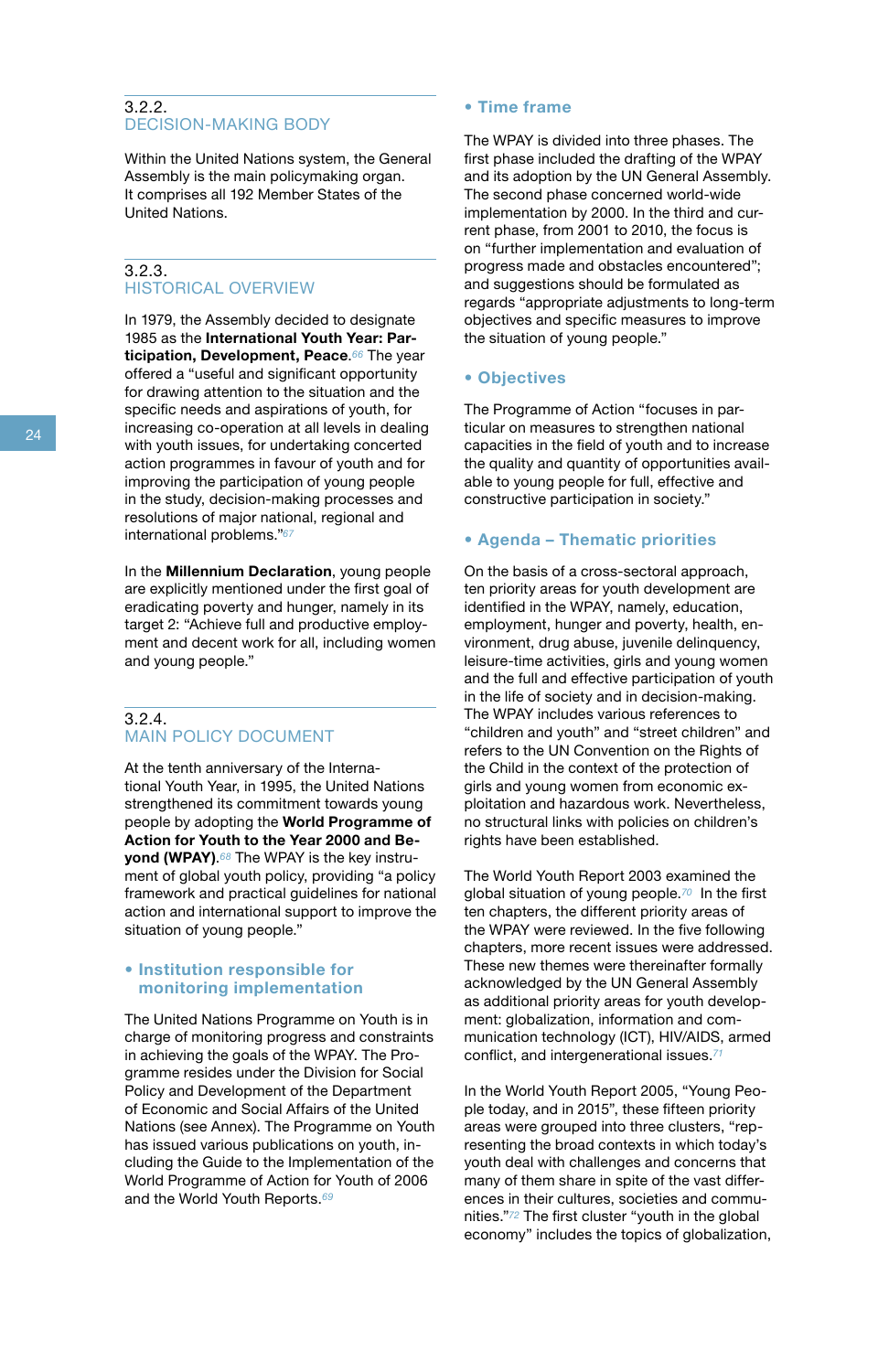education, employment, and hunger and poverty; the second cluster "youth in civil society" comprises the issues of environment, leisure, participation in decision-making, intergenerational relations, and ICT; whereas the last cluster "youth and their well-being" focuses on concerns relating to health, HIV/AIDS, drug abuse, juvenile delinquency, the situation of girls and young women, and youth in armed conflict.

In 2007, the UN General Assembly adopted the **Supplement to the World Programme of Action for Youth to the Year 2000 and Beyond**, which expanded on the five additional priority areas.*73* The Supplement contains various references to "children and youth". Interestingly, with respect to armed conflict, a series of proposals for action aims at "protecting youth under age 18 from direct involvement in armed conflict", and is thus in fact limited to a specific age group within youth that coincides with the international definition of "children", i.e. under the age of 18.

#### **• Approaches, methods and instruments**

According to the WPAY, "[i]mplementation of the Programme of Action is ultimately the responsibility of Governments with the support of the international community and in cooperation, as appropriate, with the non-governmental and private sectors." In such implementation, Governments "should promote an active and visible policy of mainstreaming a gender perspective in all policies and programmes." As regards the implementation of the WPAY at national level, the Programme (moreover) urges or calls on governments to

- Formulate and adopt an integrated national youth policy as a means of addressing youth-related concerns;
- Undertake special efforts to develop and disseminate model frameworks for integrated policies and to identify and organize an appropriate division of responsibilities among governmental and non-governmental entities concerned with youth-related issues.
- Strengthen national capacities for data collection and dissemination of information, research and policy studies, planning, implementation and coordination.
- Establish or strengthen national coordinating mechanisms for integrated youth policies and programmes.

In a 2007 report by the Secretary-General, the advancements and difficulties as regards the participation of young people in the global economy were analyzed.*74* In its resolution on "Policies and programmes involving youth:

youth in the global economy", the UN General Assembly formulated various recommendations towards Member States in this respect.*<sup>75</sup>* A 2009 report by the Secretary General focused on the implementation of the two other clusters, the well-being of youth and their role in civil society.*76* Again, the UN General Assembly extracted various policy recommendations from this report with respect to the eleven priority areas:*<sup>77</sup>*

In December 2009, the UN General Assembly decided to proclaim the year commencing on 12 August 2010 the **International Year of Youth: Dialogue and Mutual Understanding**, inter alia to commemorate the twenty-fifth anniversary of the International Youth Year of 1985.*78* In this respect, the Member States are invited "to build on the synergies among the activities to be carried out at the national, regional and international levels during the Year and to promote actions at all levels aimed at disseminating among young people the ideals of peace, freedom, progress, solidarity and dedication to the objectives and goals of progress and development, including the Millennium Development Goals." Member States are also requested to support all activities related to the Year, including by means of voluntary contributions.

#### **• References to children (children's rights) policies**

The World Programme of Action for Youth contains some references to "street children" and "children and youth", but no links with policies on children (children's rights) are established.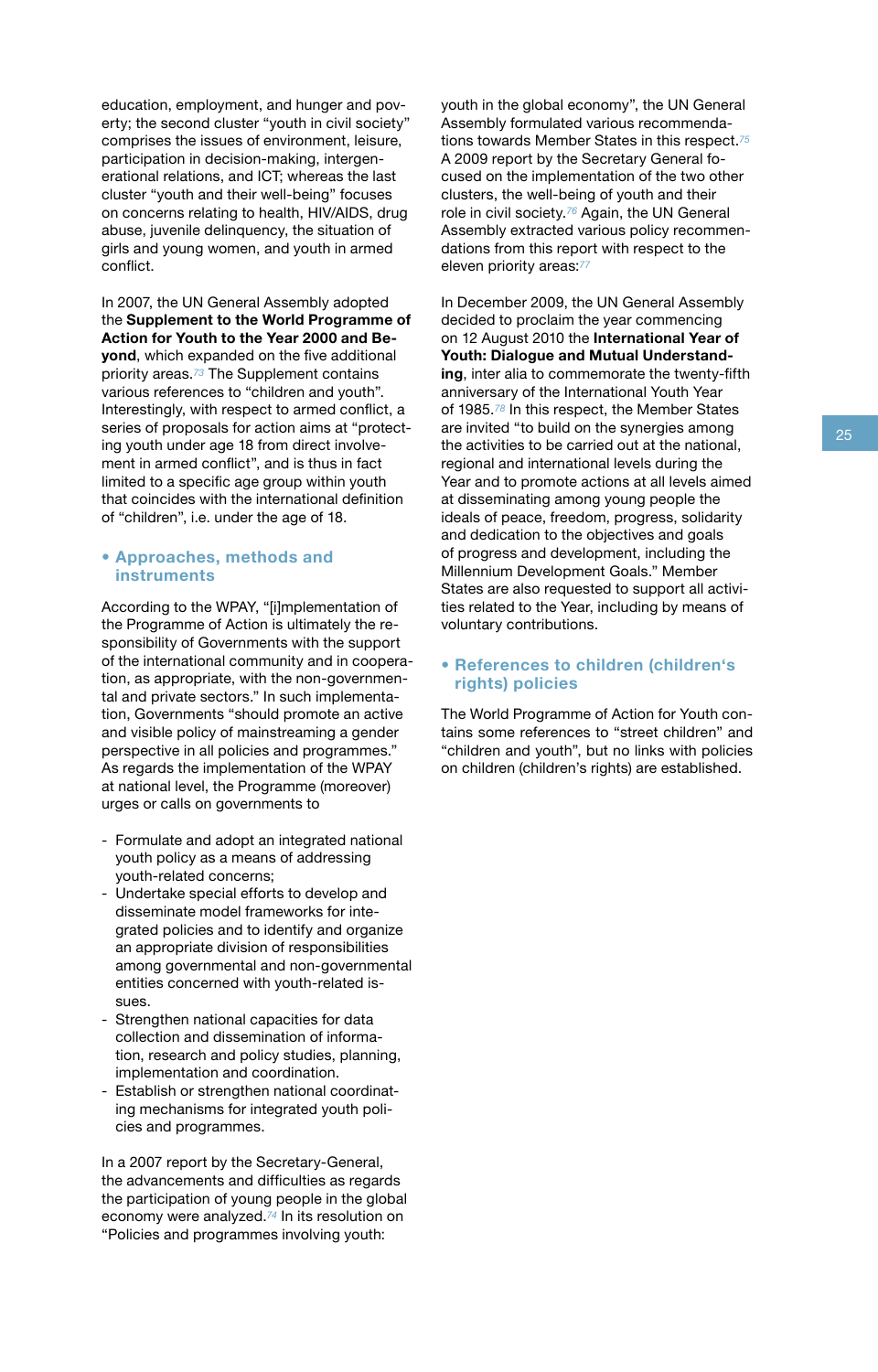#### *NOTES*

- *46 UN Doc. A/4354.*
- *47 UN Doc. A/44/49.*
- *48 UN Doc. A/RES/54/263.*
- *49 UN Doc. CRC/C/5.*
- *50 UN Doc. CRC/C/58/Rev.1.*
- *51 CRC, Art. 44(1).*
- *52 These are the Human Rights Committee, the Committee on the Elimination of Racial Discrimination, the Committee against Torture, the Committee on the Elimination of Discrimination Against Women and the Committee on the Rights of Persons with Disabilities.*
- *53 UN Doc. A/HRC/11/L.3.*
- *54 UN Doc. A/HRC/13/L.5.*
- *55 Accelerating action against child labour. Report of the Director-General, International Labour Conference, 99th session, 2010, ILO/10/19.*
- *56 UN Doc. A/45/625, Annex.*
- *57 UN Doc. A/51/256.*
- *58 UN Doc. A/S-27/3.*
- *59 UN Doc. A/RES/55/2.*
- *60 UN Doc. A/RES/S-27/2, Annex.*
- *61 <http://www.unicef.org/about/who/index\_introduction.html>.*
- *62 The independent expert for the United Nations study on violence against children, Paulo Sérgio Pinheiro, presented his report in October 2006 (UN Doc. A/61/299) and a progress report in October 2007 (UN Doc. A/62/209). In November 2007, the United Nations General Assembly established the post of Special Representative of the Secretary-General on violence against children (UN Doc. A/RES/62/141).*
- *63 A report on the impact of armed conflict on children was presented in 1996 by Graça Machel, an independent expert appointed by the Secretary-General (UN Doc. A/51/306). In December 1996, the United Nations General Assembly established the mandate of the Special Representative of the Secretary-General for Children and Armed Conflict (UN Doc. A/ RES/51/77).*
- *64 "Children, including adolescents, must be enabled to exercise their right to express their views freely, according to their evolving capacity, and build self-esteem, acquire knowledge and skills, such as those for conflict resolution, decisionmaking and communication, to meet the challenges of life. The right of children, including adolescents, to express themselves freely must be respected and promoted and their views taken into account in all matters affecting them, the views of the child being given due weight in accordance with the age and maturity of the child." (para. 32)*
- *65 UN Doc. A/RES/2037. For evaluation on the implementation of the Declaration, see UN Doc. A/RES/43/136.*
- *66 UN Doc. A/RES/34/151.*
- *67 UN Doc. A/RES/40/14.*
- *68 UN Doc. A/RES/50/81.*
- *69 The World Youth Report 2003 examined the global situation of young people. The World Youth Report 2005 was entitled "Young People today, and in 2015." The World Youth Report 2007, "Young people's transition to adulthood: Progress and challenges," provided a regional overview of the challenges faced by young people in the different priority areas. The World Youth Report 2009 on youth and climate change is due to be published soon.*
- *70 UN Doc. A/58/79-E/CN.5/2003/4.*
- *71 UN Doc. A/RES/58/133.*
- *72 UN Doc. A/60/61-E/2005/7. See also UN Doc. A/ RES/60/2.*
- *73 UN Doc. A/RES/62/126.*
- *74 UN Doc. A/62/61-E/2007/7. See also UN Doc. A/62/61/Add.1–E/2007/7/Add.1, elaborating on goals and targets for monitoring the progress of youth in the global economy.*
- *75 UN Doc. A/RES/62/162.*
- *76 UN Doc. A/64/61-E/2009/3.*
- *77 UN Doc. A/RES/64/130.*
- *78 UN Doc. A/RES/64/134.*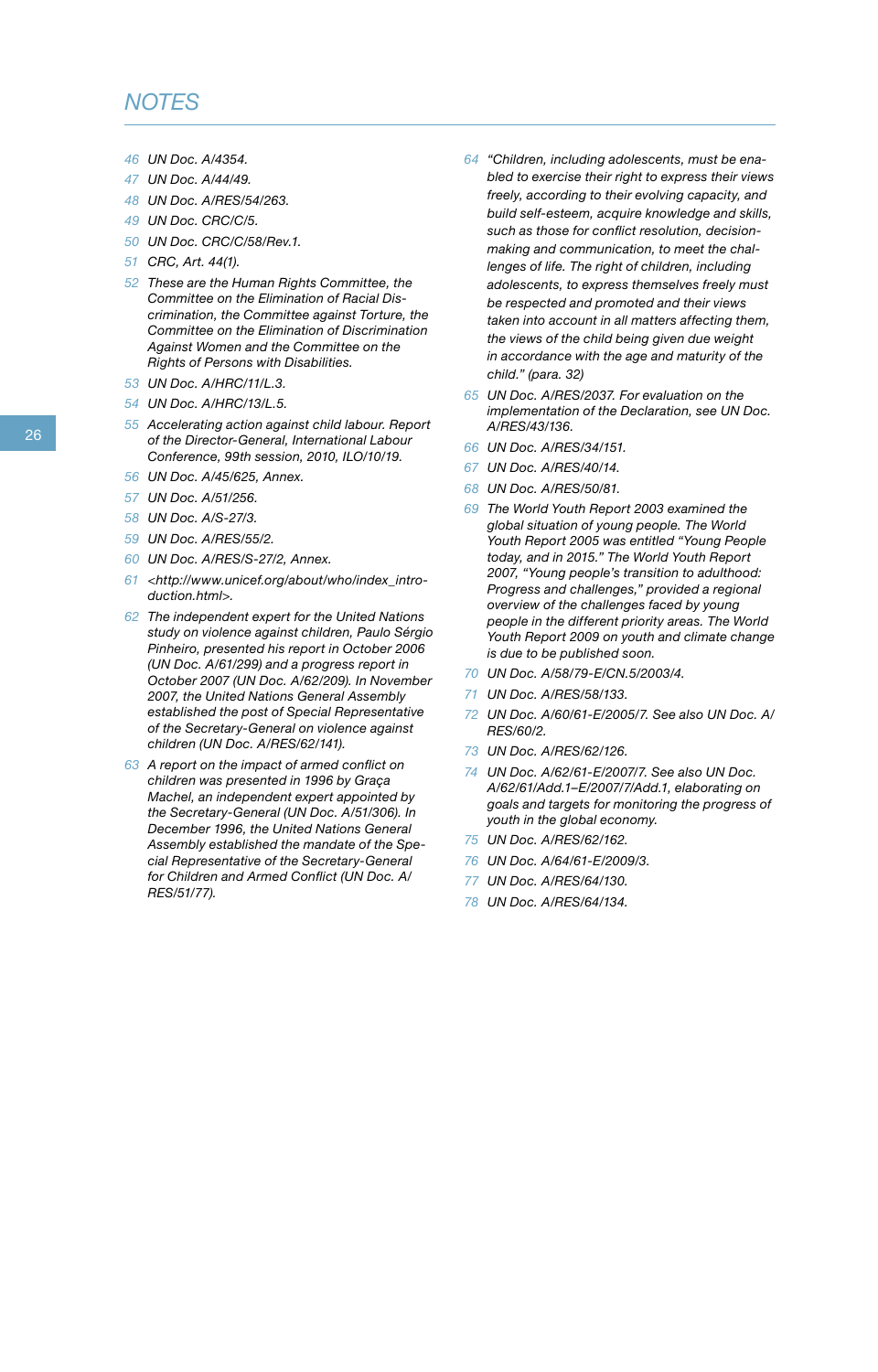# Annex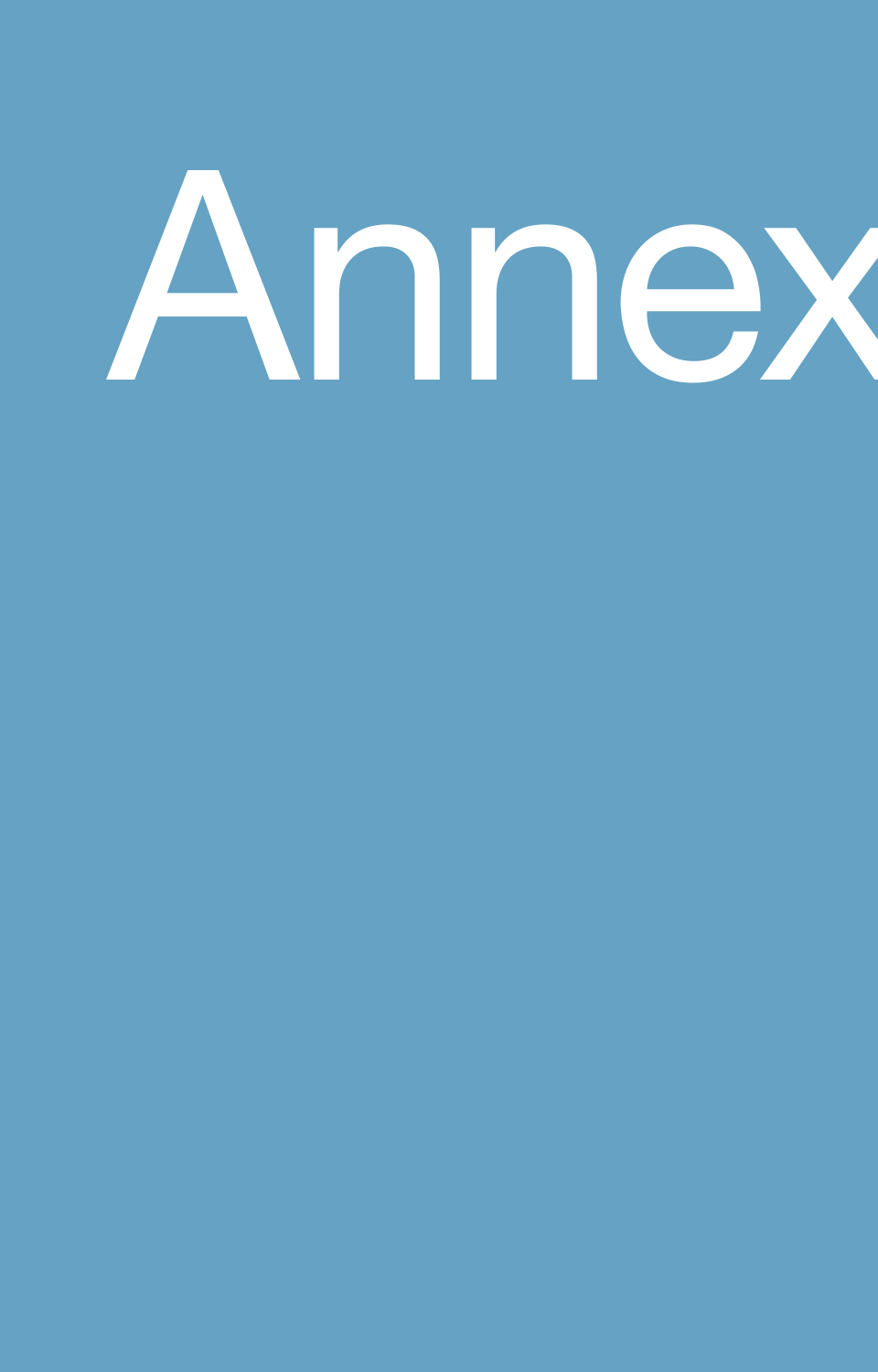### Annex: European and international policy agendas

|                                                                                  | <b>FRAMEWORK OF REFERENCE</b>                                                                                                                                                                                                                                                                                                                                                                    |                                                                                                                                                                                                                                                                                                                                                                                                                                                                                                                                                                                                                           |  |
|----------------------------------------------------------------------------------|--------------------------------------------------------------------------------------------------------------------------------------------------------------------------------------------------------------------------------------------------------------------------------------------------------------------------------------------------------------------------------------------------|---------------------------------------------------------------------------------------------------------------------------------------------------------------------------------------------------------------------------------------------------------------------------------------------------------------------------------------------------------------------------------------------------------------------------------------------------------------------------------------------------------------------------------------------------------------------------------------------------------------------------|--|
|                                                                                  | United Nations Convention on the Rights of the Child                                                                                                                                                                                                                                                                                                                                             | <b>EUROPEAN UNION</b>                                                                                                                                                                                                                                                                                                                                                                                                                                                                                                                                                                                                     |  |
| Legal basis                                                                      |                                                                                                                                                                                                                                                                                                                                                                                                  | • Article 24 of the Charter of Fundamental Rights of the<br>European Union (2000/2007)<br>• Article 3 (3), para. 2 of the Consolidated Version of the<br>Treaty on European Union (2008)                                                                                                                                                                                                                                                                                                                                                                                                                                  |  |
| Decision-making<br>body                                                          |                                                                                                                                                                                                                                                                                                                                                                                                  | • For trafficking and sexual exploitation of children:<br>European Parliament and Council<br>. For other measures that impact on children (children's<br>rights): linked to the substantive field                                                                                                                                                                                                                                                                                                                                                                                                                         |  |
| Main policy<br>document                                                          |                                                                                                                                                                                                                                                                                                                                                                                                  | Towards an EU Strategy on the Rights of the Child                                                                                                                                                                                                                                                                                                                                                                                                                                                                                                                                                                         |  |
| Type of document                                                                 | Convention (binding)                                                                                                                                                                                                                                                                                                                                                                             | Communication of the European Commission (non-<br>binding)                                                                                                                                                                                                                                                                                                                                                                                                                                                                                                                                                                |  |
| Institution<br>responsible for<br>(monitoring)<br><b>implementation</b>          | United Nations Committee on the Rights of the Child                                                                                                                                                                                                                                                                                                                                              | Unit C1 Fundamental Rights and the Rights of the Child<br>of the Directorate C Fundamental Rights and Union<br>Citizenship in the Directorate General Justice of the<br>European Commission (+ other structures)                                                                                                                                                                                                                                                                                                                                                                                                          |  |
| Time frame                                                                       | Adopted 20 November 1989,<br>entry into force 2 September 1990                                                                                                                                                                                                                                                                                                                                   | Adopted 4 July 2006<br>Actions to be implemented between 2006 and 2008, or<br>"from 2007 onwards"                                                                                                                                                                                                                                                                                                                                                                                                                                                                                                                         |  |
| <b>Objectives</b><br>of policy on<br>children('s rights)                         | Core principles:<br>• Non-discrimination (Art. 2)<br>• Best interests of the child (Art. 3)<br>• Survival and development (Art. 6)<br>• Respect for the views of the child (Art. 12)                                                                                                                                                                                                             | • Promote and protect children's rights in European Union<br>internal (and external) actions<br>• Support the efforts of Member States in this field                                                                                                                                                                                                                                                                                                                                                                                                                                                                      |  |
| Agenda (Thematic<br>priorities)                                                  | <b>Clusters of articles for reporting:</b><br>• General measures of implementation<br>• Definition of the child<br>• General principles<br>• Civil rights and freedoms<br>• Family environment and alternative care<br>• Basic health and welfare<br>• Education, leisure and cultural activities<br>• Special protection measures                                                               | <b>Specific objectives:</b><br>• Capitalising on existing activities while addressing<br>urgent needs<br>• Identifying priorities for future EU action<br>• Mainstreaming children's rights in EU actions<br>• Establishing efficient coordination and consultation<br>mechanisms<br>• Enhancing capacity and expertise on children's rights<br>• Communicating more effectively on children's rights<br>• Promoting the rights of the child in external relations                                                                                                                                                        |  |
| Approaches,<br>methods and<br>instruments                                        | • Reports of the States Parties to the Committee on the<br>Rights of the Child<br>• No individual complaint mechanism (optional<br>protocol is being drafted)                                                                                                                                                                                                                                    | • Necessary human and financial resources<br>• Attention to possible synergies<br>• Progress report every year                                                                                                                                                                                                                                                                                                                                                                                                                                                                                                            |  |
| References to<br>young people<br>and/or youth<br>policies                        | No references to young people or youth policies                                                                                                                                                                                                                                                                                                                                                  | No references to youth (policies)                                                                                                                                                                                                                                                                                                                                                                                                                                                                                                                                                                                         |  |
| Cooperation with<br>other policy levels                                          |                                                                                                                                                                                                                                                                                                                                                                                                  | The Commission will strengthen cooperation among<br>the main stakeholders, making optimal use of existing<br>networks and international organisations or bodies<br>involved in children's rights. To this end, the Commission<br>will bring the stakeholders together in a European Forum<br>for the Rights of the Child. The Forum will include all<br>the relevant stakeholders (including Member States,<br>UN agencies, the Council of Europe, civil society and<br>children themselves), and will contribute to the design<br>and monitoring of EU actions and act as an arena for the<br>exchange of good practice. |  |
| Responsibilities<br>of States Parties<br>/ Appeal to the<br><b>Member States</b> | Undertake all appropriate legislative, administrative,<br>and other measures for the implementation of the<br>rights recognized in the present Convention. With<br>regard to economic, social and cultural rights, States<br>Parties shall undertake such measures to the maximum<br>extent of their available resources and, where needed,<br>within the framework of international cooperation | To take an active part in the development of the Strategy on<br>the Rights of the Child and so contribute to its success                                                                                                                                                                                                                                                                                                                                                                                                                                                                                                  |  |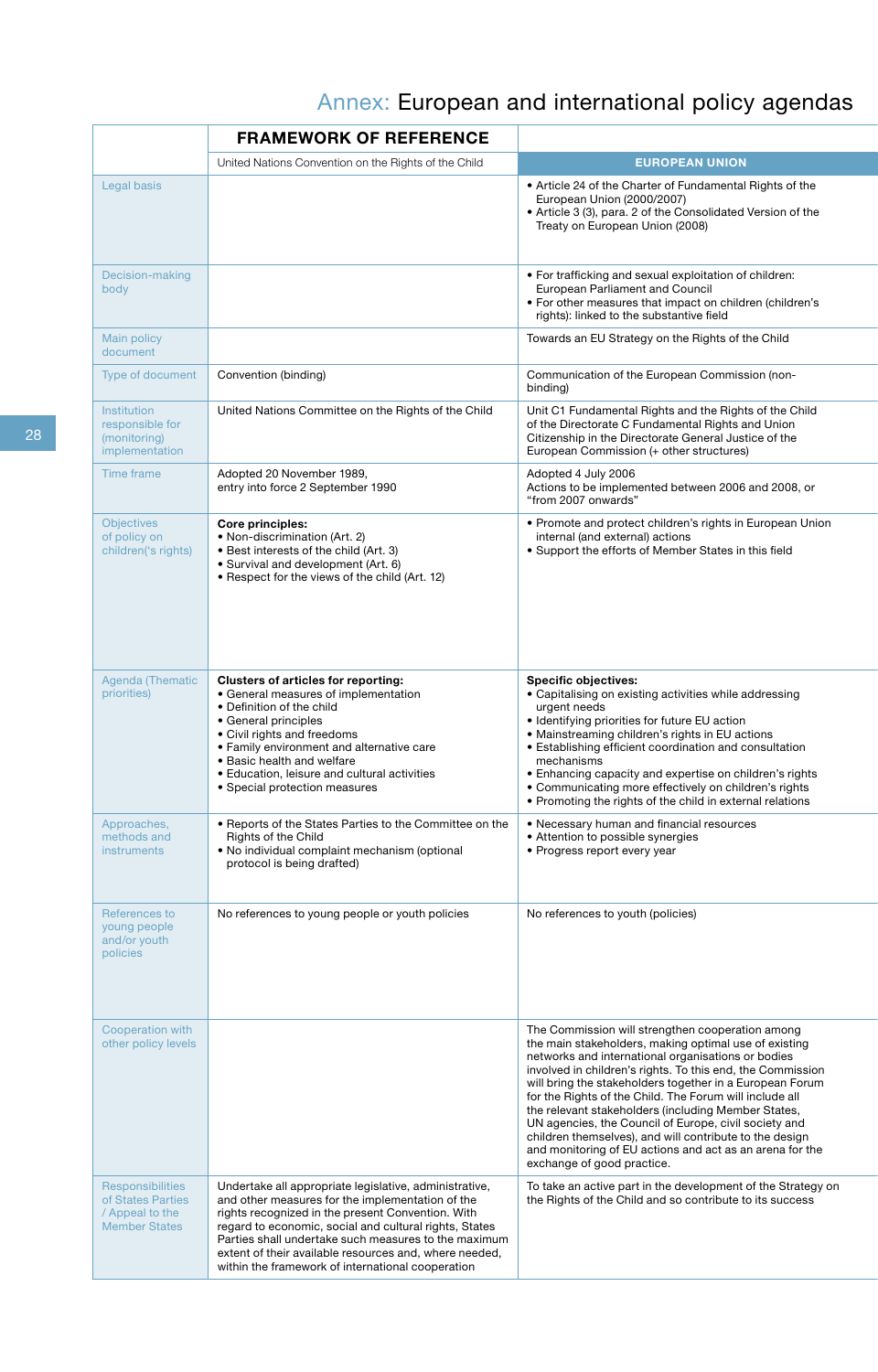### on children, youth and children's rights: State of Play

| <b>POLICY AGENDAS ON CHILDREN'S RIGHTS</b>                                                                                                                                                                                                                                                                                                                                                                                                        |                                                                                                                                                                                                                                                                                                                                                                                                                                                                                    |
|---------------------------------------------------------------------------------------------------------------------------------------------------------------------------------------------------------------------------------------------------------------------------------------------------------------------------------------------------------------------------------------------------------------------------------------------------|------------------------------------------------------------------------------------------------------------------------------------------------------------------------------------------------------------------------------------------------------------------------------------------------------------------------------------------------------------------------------------------------------------------------------------------------------------------------------------|
| <b>COUNCIL OF EUROPE</b>                                                                                                                                                                                                                                                                                                                                                                                                                          | <b>UNITED NATIONS</b>                                                                                                                                                                                                                                                                                                                                                                                                                                                              |
| • European Convention on Human Rights (1950)<br>• European Social Charter (1961/1996)<br>• Council of Europe conventions relevant to children<br>• Warsaw Declaration and Action Plan (2005)                                                                                                                                                                                                                                                      | • UN Convention on the Rights of the Child (1989) and two Optional<br>Protocols (2000)<br>. ILO Convention No. 138 concerning the Minimum Age for Admission to<br>Employment (1973)<br>. ILO Convention No. 182 concerning the Prohibition and Immediate Action<br>for the Elimination of the Worst Forms of Child Labour (1999)                                                                                                                                                   |
| <b>Committee of Ministers</b>                                                                                                                                                                                                                                                                                                                                                                                                                     | United Nations General Assembly<br>International Labour Conference (on child labour)                                                                                                                                                                                                                                                                                                                                                                                               |
| Programme "Building a Europe for and with children 2009-<br>2011: the Stockholm strategy"                                                                                                                                                                                                                                                                                                                                                         | A world fit for children<br>(Above, the CRC is used as general policy reference)                                                                                                                                                                                                                                                                                                                                                                                                   |
| Decision of the Committee of Ministers (taken at meeting of<br>Ministers' Deputies) (non-binding)                                                                                                                                                                                                                                                                                                                                                 | Resolution of the United Nations General Assembly (non-binding)                                                                                                                                                                                                                                                                                                                                                                                                                    |
| Children's Rights and Family Policies Division of the<br>Directorate of Social Affairs and Health of Directorate<br>General III - Social cohesion of the Secretariat General of<br>the Council of Europe (+ inter-sectoral task force)                                                                                                                                                                                                            | United Nations Children's Fund - UNICEF                                                                                                                                                                                                                                                                                                                                                                                                                                            |
| Adopted 27 November 2008<br>For the period 2009-2011                                                                                                                                                                                                                                                                                                                                                                                              | Adopted 10 May 2002<br>The decade ahead                                                                                                                                                                                                                                                                                                                                                                                                                                            |
| • To support the implementation of international standards<br>on children's rights by the Council of Europe MS, in<br>particular the CRC<br>. To introduce a child rights perspective in all policies and<br>activities of the Council of Europe and to support such an<br>approach within the Member States                                                                                                                                      | Principles and objectives:<br>• Put children first<br>• Eradicate poverty<br>• Leave no child behind (no discrimination)<br>• Care for every child<br>• Educate every child<br>• Protect children from harm and exploitation<br>• Protect children from war<br>• Combat HIV/AIDS<br>• Listen to children and ensure their participation<br>• Protect the Earth for children                                                                                                        |
| <b>Strategic objectives:</b><br>• Mainstreaming and coordination<br>• Promotion of access to justice<br>• Eradication of violence against children<br>• Participation<br>· Special focus on particularly vulnerable children: children<br>without parental care; children with disabilities; children in<br>poverty/social exclusion                                                                                                              | $\bullet$ Health<br>• Education<br>• Protecting against abuse, exploitation and violence<br>- General protection<br>- Protection from armed conflict<br>- Combating child labour<br>- Elimination of trafficking and sexual exploitation of children<br>• HIV/AIDS                                                                                                                                                                                                                 |
| • Mainstreaming<br>• Transversal work<br>• Coordination<br>• Integrated approaches<br>• Cooperation<br>• Communication                                                                                                                                                                                                                                                                                                                            | Mobilizing resources<br>. Priority attention to world's most vulnerable children<br>• New partnerships<br>• Encourage corporate social responsibility<br>• Greater policy coherence and better cooperation                                                                                                                                                                                                                                                                         |
| • The Council of Europe should "reinforce cooperation<br>between children's rights programme and the youth<br>sector, building upon the youth sector's expertise in<br>the field of participation and making use of the platform<br>offered by the European Youth Forum"<br>. The Council of Europe will develop and consolidate<br>partnerships with professional networks, in particular in<br>the fields of, among others, youth.              | Various references to "young people", but no references to youth policies                                                                                                                                                                                                                                                                                                                                                                                                          |
| "The Council of Europe will develop and further consolidate<br>partnerships with key international stakeholders, in<br>particular with the European Union, including the Council<br>of the European Union, the European Commission, the<br>European Parliament, the Fundamental Rights Agency and<br>intergovernmental bodies such as l'Europe de l'Enfance<br>and ChildONEurope and the United Nations (notably Unicef,<br>OHCHR, WHO, Unesco)." | "We resolve to ensure greater policy coherence and better cooperation<br>between the United Nations, its agencies, and the Bretton Woods<br>institutions, as well as other multilateral bodies and civil society, with a view<br>to achieving the goals of the present Plan of Action"                                                                                                                                                                                             |
|                                                                                                                                                                                                                                                                                                                                                                                                                                                   | if possible by the end of 2003, national and, where appropriate, regional<br>action plans with a set of specific time-bound and measurable goals and<br>targets based on the present Plan of Action<br>We encourage States parties to the Convention on the Rights of the Child<br>to consider including in their reports to the Committee on the Rights<br>of the Child information on measures taken and results achieved in the<br>implementation of the present Plan of Action |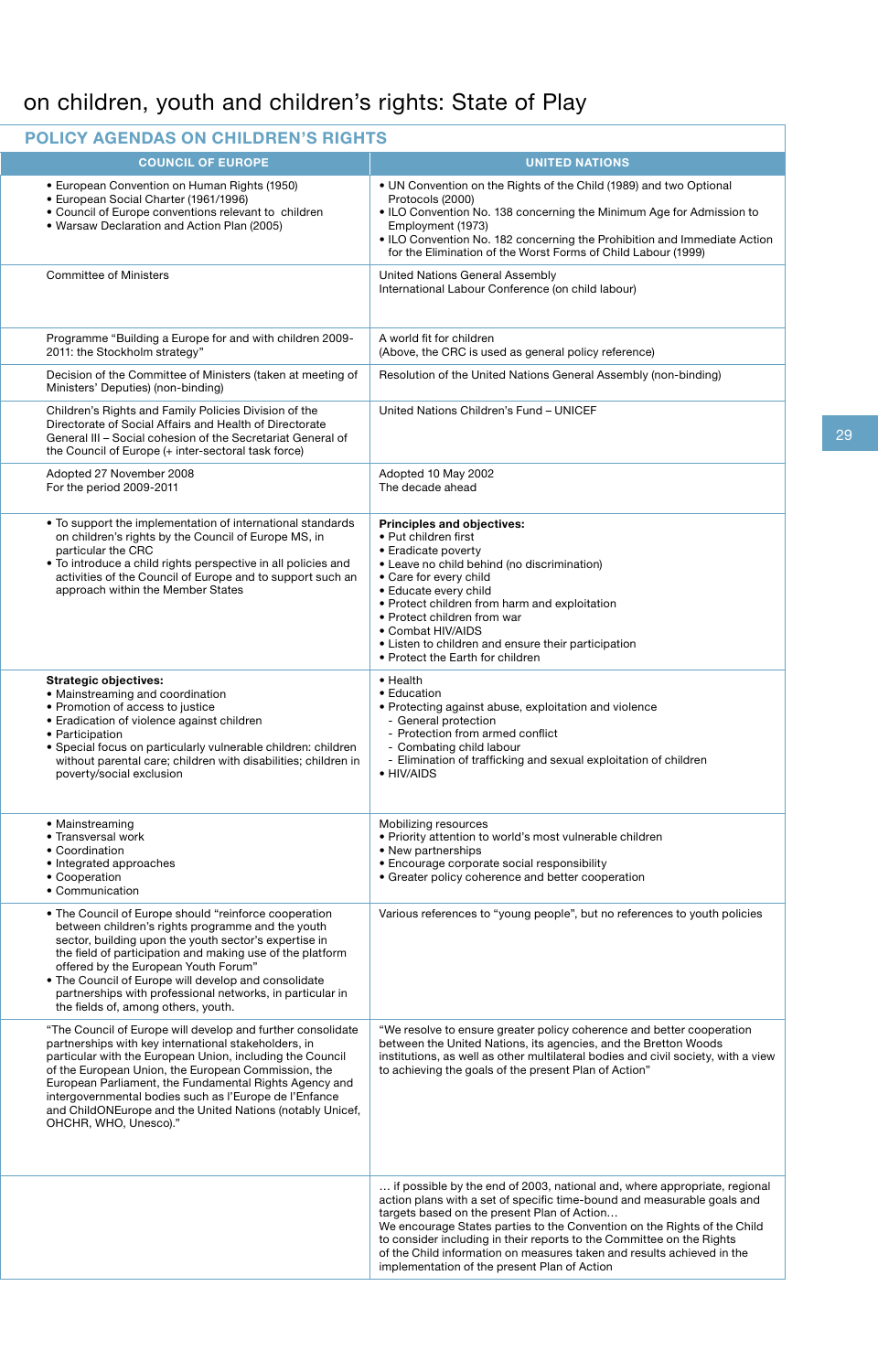|                         | <b>UNITED NATIONS</b> | Peace, Mutual Respect and Understanding between Peoples<br>Declaration on the Promotion among Youth of the Ideals of<br>(1965) | United Nations General Assembly                                                                                                                                                                                                                                         | World Programme of Action for Youth to the Year 2000 and<br>Beyond (WPAY)                                    | Resolution of the United Nations General Assembly (non-<br>binding) | 1995-2010                              | available to young people for full, effective and constructive<br>. To strengthen national capacities in the field of youth<br>. To increase the quality and quantity of opportunities<br>participation in society                       | Full and effective participation of youth in the life of society<br>· Informations and communications technology<br>Additional priority areas (2007):<br>· Intergenerational issues<br>· Girls and young women<br>and in decision-making<br>· Leisure-time activities<br>Juvenile delinquency<br>Priority areas (2000):<br>• Hunger and poverty<br>· Armed conflict<br>· Globalization<br>Employment<br>Environment<br>Drug abuse<br>• Education<br>· HIV/AIDS<br>• Health                                                                                                                                                                                                                                                                                                                                                                                                                                                                                                                                                        |
|-------------------------|-----------------------|--------------------------------------------------------------------------------------------------------------------------------|-------------------------------------------------------------------------------------------------------------------------------------------------------------------------------------------------------------------------------------------------------------------------|--------------------------------------------------------------------------------------------------------------|---------------------------------------------------------------------|----------------------------------------|------------------------------------------------------------------------------------------------------------------------------------------------------------------------------------------------------------------------------------------|-----------------------------------------------------------------------------------------------------------------------------------------------------------------------------------------------------------------------------------------------------------------------------------------------------------------------------------------------------------------------------------------------------------------------------------------------------------------------------------------------------------------------------------------------------------------------------------------------------------------------------------------------------------------------------------------------------------------------------------------------------------------------------------------------------------------------------------------------------------------------------------------------------------------------------------------------------------------------------------------------------------------------------------|
| POLICY AGENDAS ON YOUTH | COUNCIL OF EUROPE     | Warsaw Action Plan (2005)                                                                                                      | Committee of Ministers, supported by a system of co-<br>. The European Steering Committee for Youth (CDEJ)<br>management between the following institutions:<br>• The Programming Committee on Youth<br>• The Advisory Council on Youth<br>. The Joint Council of Youth | Resolution CM/Res(2008)23 on the youth policy of the Council<br>of Europe                                    | Resolution of the Committee of Ministers (non-binding)              | Not specified ("for the coming years") | enable them to develop the knowledge, skills and competencies<br>To provide young people - girls and boys, young women and<br>young men - with equal opportunities and experience which<br>to play a full part in all aspects of society | . young people's autonomy and well-being, as well as access to<br>· conflict prevention and management, as well as post-conflict<br>Living together in diverse societies, with special emphasis on<br>Social inclusion of young people, with special emphasis on<br>Human rights and democracy, with special emphasis on<br>· sub-regional youth cooperation in Europe and beyond<br>. youth work with young refugees, asylum seekers and<br>. transition from education to the labour market<br>access to education, training and working life<br>· gender equality and gender-based violence<br>· cultural diversity and intercultural dialogue<br>environment and sustainable development<br>intergenerational dialogue and solidarity<br>cultural, sporting and creative activities<br>· integration of excluded young people<br>global solidarity and cooperation<br>• racism and discrimination<br>decent living conditions<br>displaced persons<br>reconciliation<br>· human rights<br>participation<br><b>Priorities:</b> |
|                         | <b>EUROPEAN UNION</b> | Arts. 6 and 165,2 of the Consolidated Version of the Treaty on<br>the Functioning of the European Union (2008)                 | Council of Youth Ministers                                                                                                                                                                                                                                              | on a renewed framework for European cooperation in the youth<br>Council resolution 27 November 2009<br>field | Resolution of the Council of Youth Ministers (non-binding)          | 2010-2018                              | 으.<br>· To create more and equal opportunities for all young people<br>. To promote the active citizenship, social inclusion and<br>education and in the labour market, and<br>solidarity of all young people.                           | · Employment and entrepreneurship<br>· Education and training<br>Health and well-being<br>Creativity and culture<br>. Youth and the world<br>· Voluntary activities<br>Social inclusion<br>Fields of action:<br>· Participation                                                                                                                                                                                                                                                                                                                                                                                                                                                                                                                                                                                                                                                                                                                                                                                                   |
|                         |                       | egal basis                                                                                                                     | Decision-making<br>body                                                                                                                                                                                                                                                 | Main policy<br>document                                                                                      | ype of document                                                     | ime frame                              | Objectives of youth<br>policy                                                                                                                                                                                                            | Agenda (Thematic<br>priorities)                                                                                                                                                                                                                                                                                                                                                                                                                                                                                                                                                                                                                                                                                                                                                                                                                                                                                                                                                                                                   |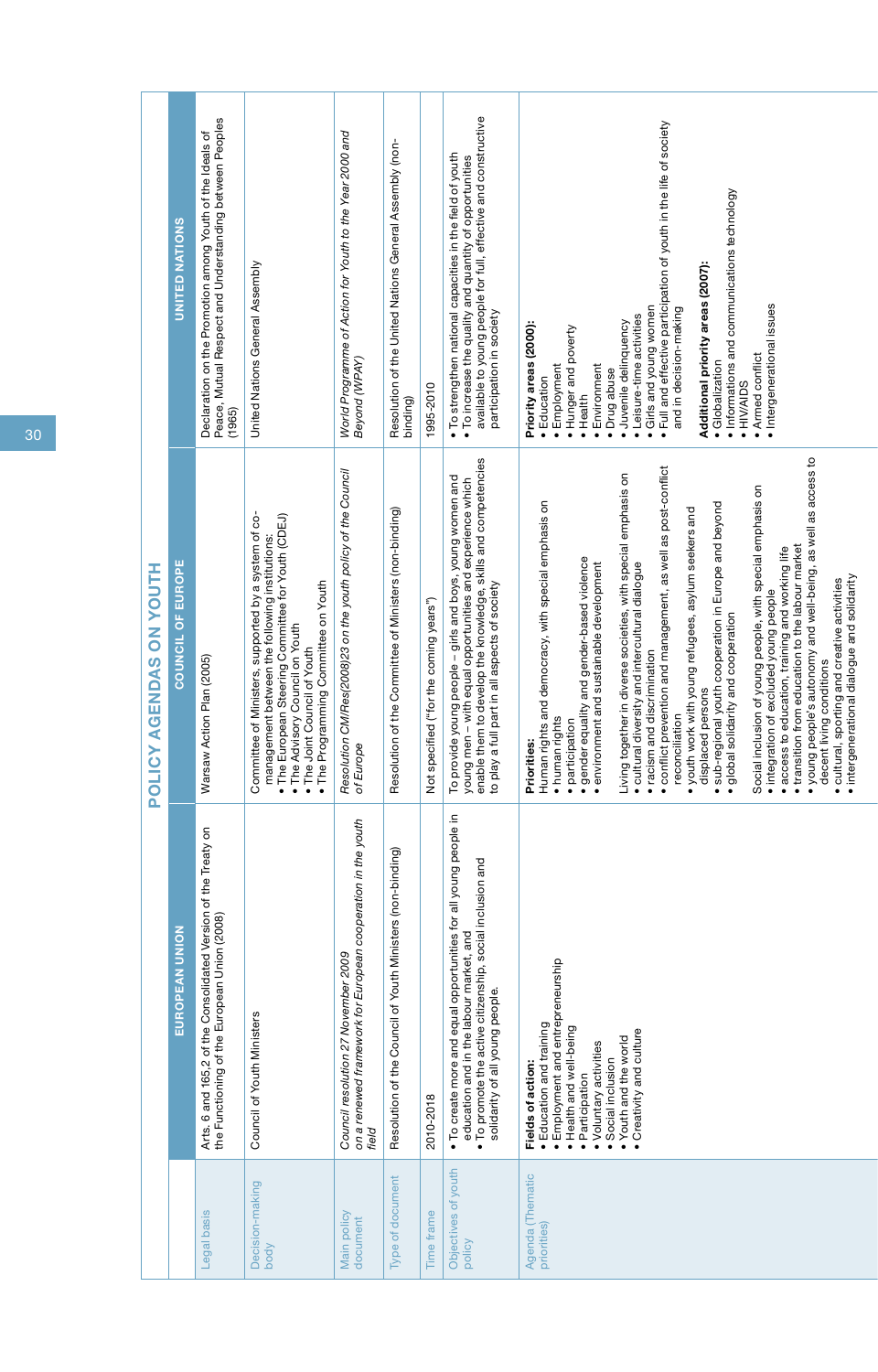| methods and<br>Approaches,<br>instruments         | Knowledge building and evidence-based youth policy<br>Mobilisation of EU Programmes and Funds<br>Consultations and structured dialogue<br>Renewed open method of coordination<br>· Specific initiatives in the youth field<br>. Monitoring of the process<br>· Mainstreaming initiatives<br>· Dissemination of results<br>Progress reporting<br>· Mutual learning<br>Dual approach:<br>Instruments:<br>Method:                                 | · Development of European Knowledge Centre for Youth Policy<br>and policy makers in order to promote evidence-based youth<br>. Youth research and cooperation between youth researchers<br>. Working with multipliers and supporting quality youth work<br>European Youth Centres and European Youth Foundations<br>Carrying out of studies and production of publications<br>As regards youth policy development and cooperation<br>As regards youth research and knowledge of youth<br>· Intergovernmental and international cooperation<br>As regards youth work, education and training<br>Approaches, methods and instruments:<br>· Partnerships with other stakeholders<br>· Multilateral youth cooperation<br>· Intercultural learning<br>Cooperation with EU<br>Service to countries<br>· Co-management<br>policies<br>٠ | Outreach and partnership among specialized constituencies<br>· Technical cooperation, training and advisory services<br>· Data collection and dissemination of information<br>• See "appeal to member states"<br>· Research and policy studies<br>Planning and coordination<br>Means of implementation:<br>International cooperation<br>Regional cooperation<br>At national level                                                                                                                                                                                                    |  |
|---------------------------------------------------|------------------------------------------------------------------------------------------------------------------------------------------------------------------------------------------------------------------------------------------------------------------------------------------------------------------------------------------------------------------------------------------------------------------------------------------------|----------------------------------------------------------------------------------------------------------------------------------------------------------------------------------------------------------------------------------------------------------------------------------------------------------------------------------------------------------------------------------------------------------------------------------------------------------------------------------------------------------------------------------------------------------------------------------------------------------------------------------------------------------------------------------------------------------------------------------------------------------------------------------------------------------------------------------|--------------------------------------------------------------------------------------------------------------------------------------------------------------------------------------------------------------------------------------------------------------------------------------------------------------------------------------------------------------------------------------------------------------------------------------------------------------------------------------------------------------------------------------------------------------------------------------|--|
| children('s rights)<br>Rerences to<br>policies on | "Recalling the Renewed Social Agenda which targets youth and<br>account that the life and future prospects of young people are<br>Including, where appropriate, a children's policy dimension,<br>significantly determined by the opportunities, support and<br>having regard to their rights and protection taking into<br>protection received during childhood<br>Annex 1, general initiatives:<br>children as a main priority"<br>Preamble: | Council of Europe, which includes children as well as young<br>"co-ordination between child- and youth-related activities<br>"Convinced of the need for a dynamic youth policy in the<br>should be further enhanced"<br>Preamble:<br>people"<br><b>Text:</b>                                                                                                                                                                                                                                                                                                                                                                                                                                                                                                                                                                     | Some references, mainly to "street children" and "children and<br>youth", but no links with policies on children('s rights)                                                                                                                                                                                                                                                                                                                                                                                                                                                          |  |
| other policy levels<br>Cooperation with           | Council of Europe, OECD and the United Nations should be<br>Cooperation with international organizations such as the<br>continued                                                                                                                                                                                                                                                                                                              | development of youth policy, with particular focus on setting<br>· Intergovernmental and international cooperation on the<br>As regards youth policy development and cooperation<br>standards and supporting their implementation<br>• Cooperation with the European Union                                                                                                                                                                                                                                                                                                                                                                                                                                                                                                                                                       | See means of implementation "international cooperation"                                                                                                                                                                                                                                                                                                                                                                                                                                                                                                                              |  |
| Appeal to the<br>Member States                    | Adopt, on the basis of national priorities, measures at national<br>. Work together to enhance European cooperation in the youth<br>level which can contribute to achieving the overall objectives<br>whether inspiration can be drawn from mutual learning at EU<br>level, when devising national policies in the youth field and<br>outlined in the renewed framework, as well as consider<br>other related policy areas.<br>field           |                                                                                                                                                                                                                                                                                                                                                                                                                                                                                                                                                                                                                                                                                                                                                                                                                                  | Establish or strengthen national coordinating mechanisms for<br>responsibilities among governmental and non-governmental<br>policies and identify and organize an appropriate division of<br>· Develop and disseminate model frameworks for integrated<br>dissemination of information, research and policy studies,<br>Formulate and adopt an integrated national youth policy<br>Strengthen national capacities for data collection and<br>entities concerned with youth-related issues<br>planning, implementation and coordination.<br>integrated youth policies and programmes. |  |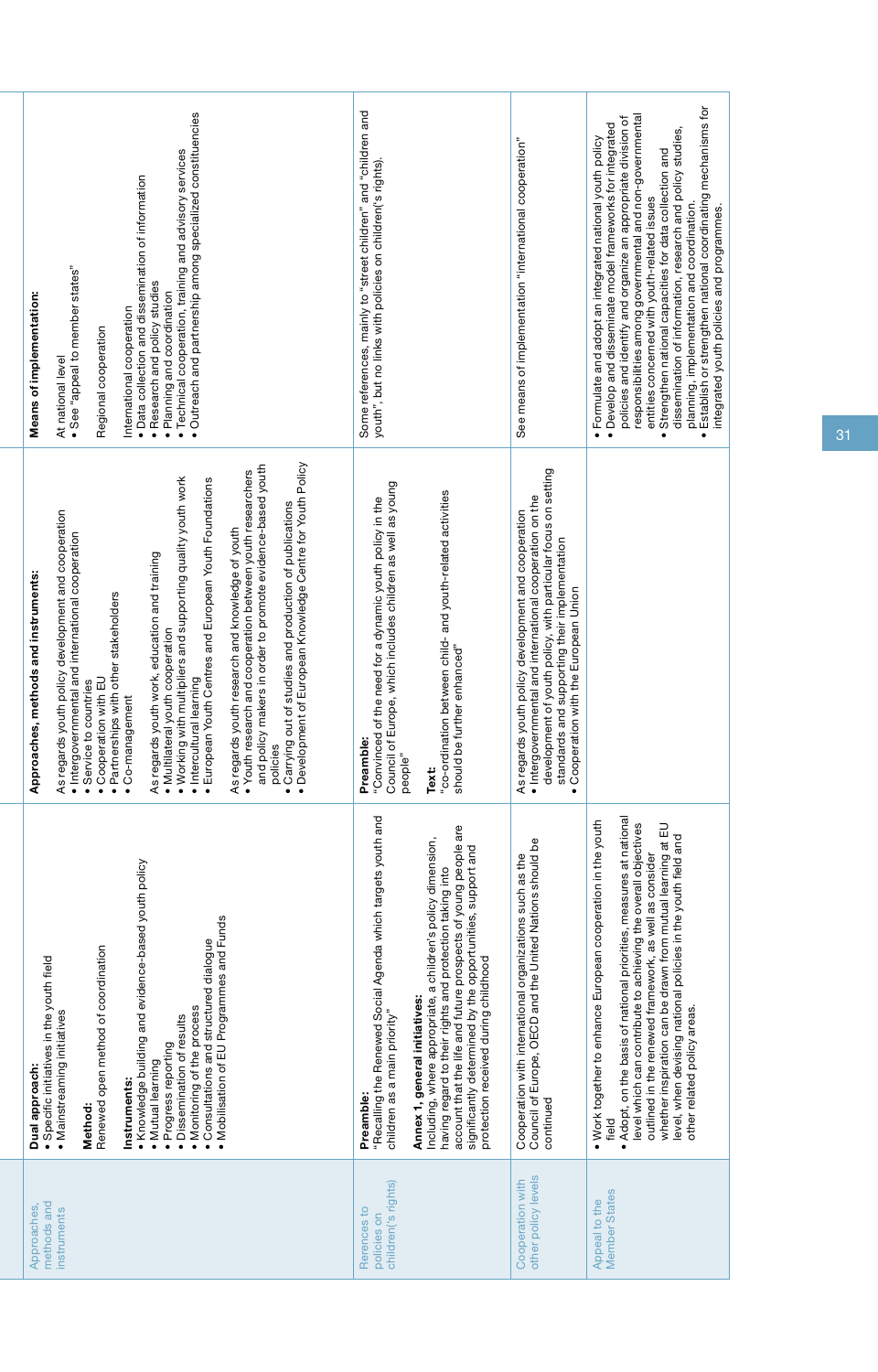#### COLOFON

This publication is an initiative of the Belgian EU Presidency – Youth 2010

Author: Dr. Ellen Desmet, *Children's Rights Knowledge Centre, Belgium (www.keki.be)* 

Editorial team:

Jan Vanhee and Joost Van Haelst, *Flemish Government, Agency for Socio-Cultural Work for Youth and Adults, Division for Youth (www.sociaalcultureel.be)* 

Lay-out: HolonCom *(www.holoncom.eu)* and Rob Marcelis

Depot number: D/2010/3241/400